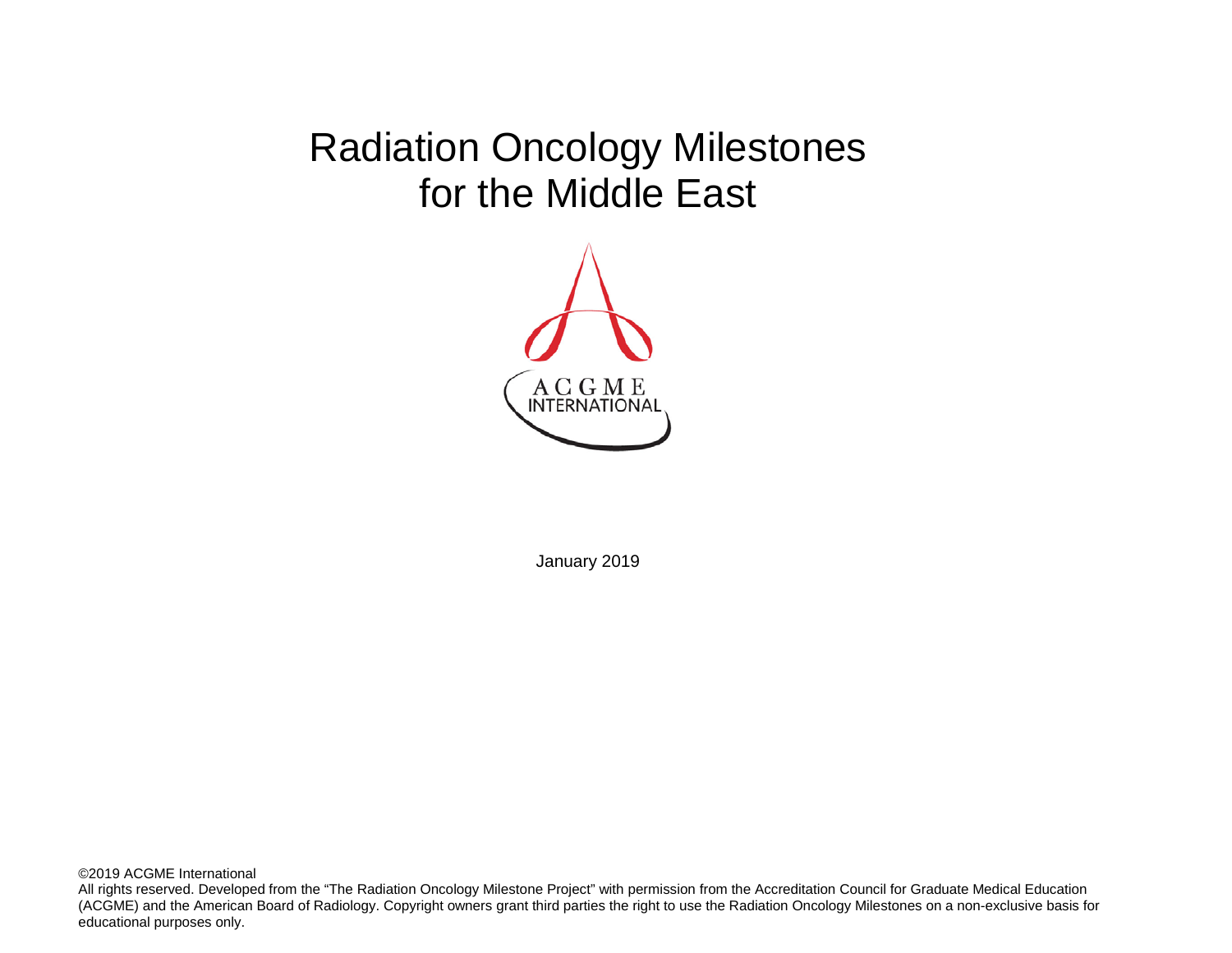# The Radiation Oncology Milestones for the Middle East

The Milestones are designed only for use in evaluation of residents in the context of their participation in ACGME-I-accredited residency programs. The Milestones provide a framework for the assessment of the development of the resident in key dimensions of the elements of physician competence in a specialty. They neither represent the entirety of the dimensions of the six domains of physician competence, nor are they designed to be relevant in any other context.

All rights reserved. Developed from the "The Radiation Oncology Milestone Project" with permission from the Accreditation Council for Graduate Medical Education (ACGME) and the American Board of Radiology. Copyright owners grant third parties the right to use the Radiation Oncology Milestones on a non-exclusive basis for educational purposes only.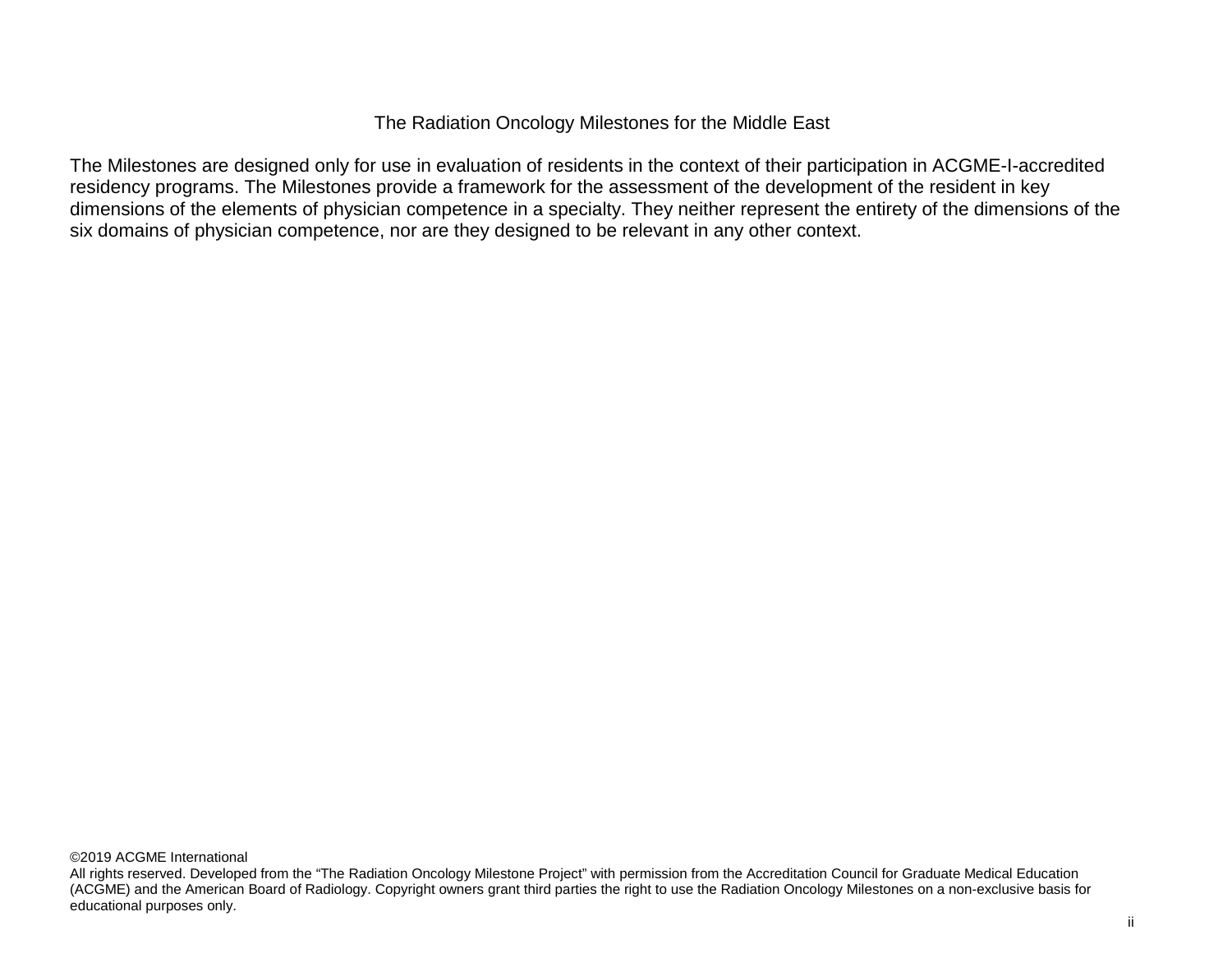# **Milestones Reporting**

This document presents milestones designed for programs to use in semi-annual review of resident performance and reporting to the ACGME-I. Milestones are knowledge, skills, attitudes, and other attributes for each of the ACGME-I Competencies organized in a developmental framework from less to more advanced. They are descriptors and targets for resident performance as a learner moves from entry into their program through graduation.

For each period, review and reporting will involve selecting milestone levels that best describe each resident's current performance and attributes. Milestones are arranged in numbered levels. Tracking from "Level 1" to "Level 5" is synonymous with moving from novice to expert in the specialty. These levels do not correspond with time in the educational program. Dependent upon previous education and experience, residents may enter a program at varying points in the Milestones. Selection of a level implies that the resident substantially demonstrates the milestones in that level, as well as those in lower levels (see the diagram on page v).

**Level 1:** The resident demonstrates milestones expected of one who has had some education in radiation oncology.

**Level 2:** The resident is advancing and demonstrating additional milestones.

**Level 3:** The resident continues to advance and demonstrate additional milestones; the resident consistently demonstrates the majority of milestones targeted for residency.

**Level 4:** The resident has advanced so that he or she now substantially demonstrates the milestones targeted for residency. This level is designed as the graduation target.

Level 5: The resident has advanced beyond performance targets set for residency and is demonstrating "aspirational" goals, which might describe the performance of someone who has been in practice for several years. It is expected that only a few exceptional residents will reach this level.

©2019 ACGME International

All rights reserved. Developed from the "The Radiation Oncology Milestone Project" with permission from the Accreditation Council for Graduate Medical Education (ACGME) and the American Board of Radiology. Copyright owners grant third parties the right to use the Radiation Oncology Milestones on a non-exclusive basis for educational purposes only.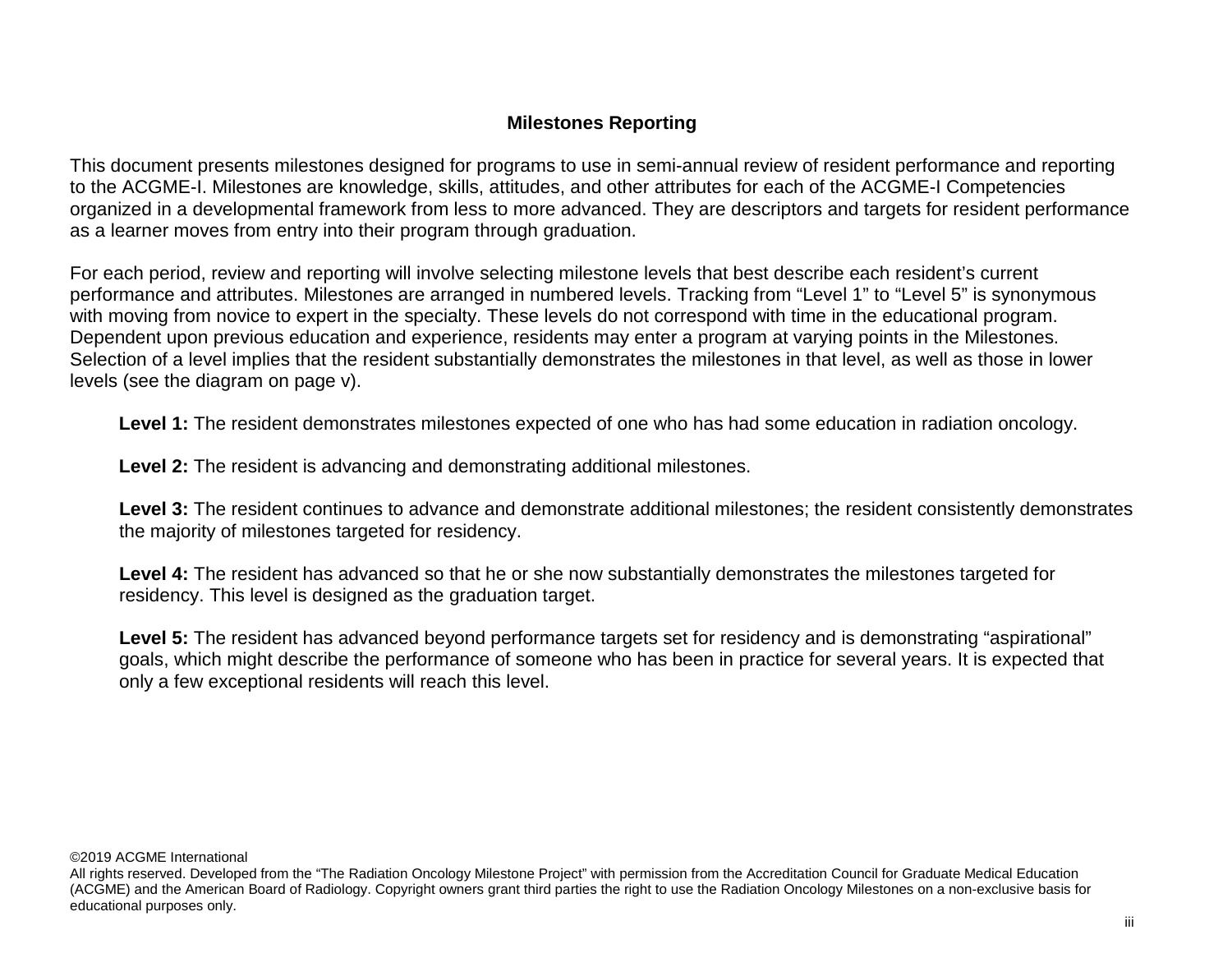# **Additional Notes**

The "Level 4" milestones are designed as the graduation *target* and *do not* represent a graduation *requirement*. Making decisions about readiness for graduation is the purview of the program director. Study of Milestones performance data will be required before the ACGME-I and its partners will be able to determine whether milestones in the first four levels appropriately represent the developmental framework, and whether Milestone data overall are of sufficient quality to be used for high-stakes decisions.

*Answers to Frequently Asked Questions about Milestones are posted on the ACGME-I website.*

©2019 ACGME International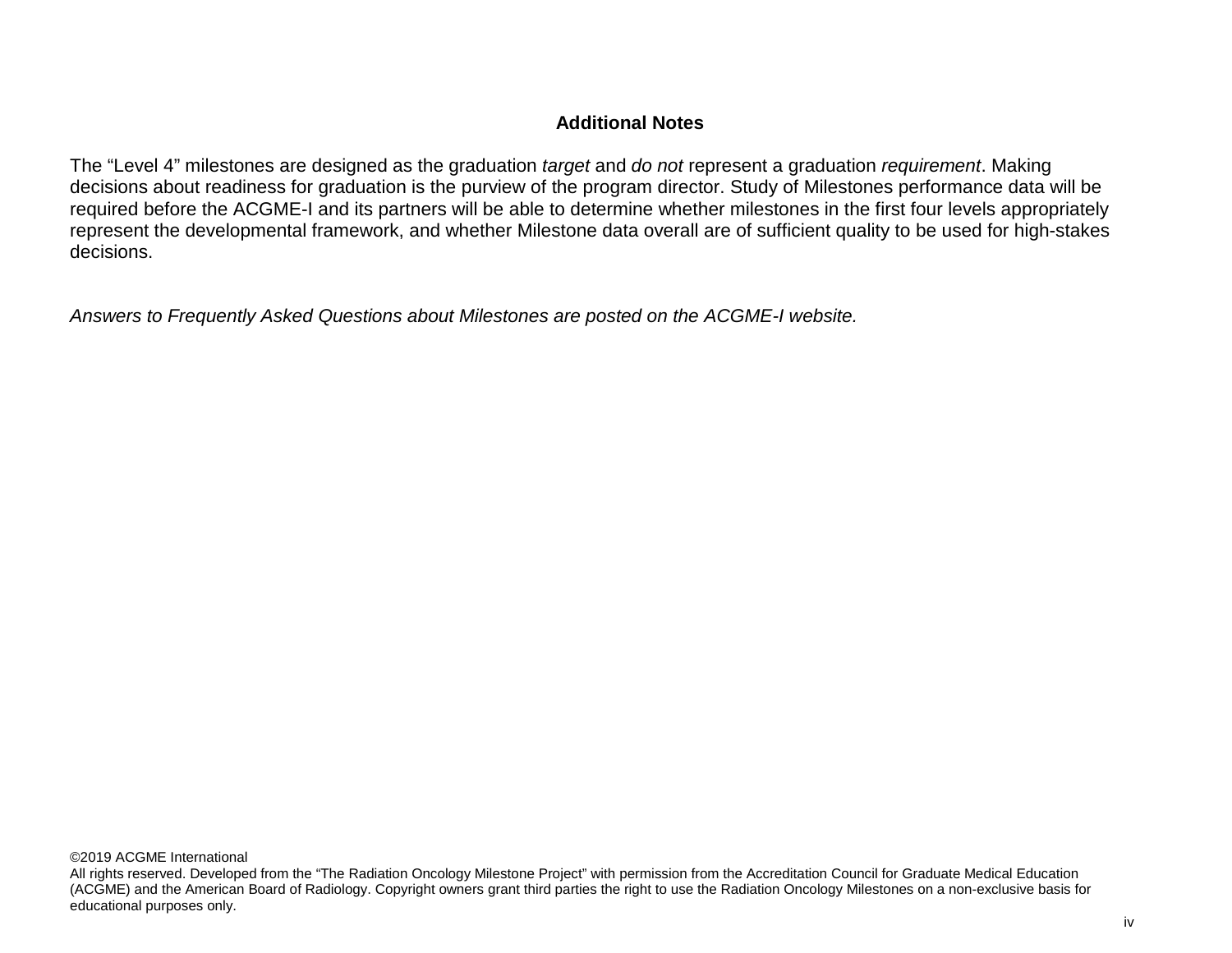The diagram below presents an example set of milestones for one sub-competency in the same format as the ACGME-I Report Worksheet. For each reporting period, a learner's performance on the milestones for each sub-competency will be indicated by selecting the level of milestones that best describes that learner's performance in relation to those milestones.

| Systems-Based Practice 1: Patient Safety and Quality Improvement                                                                                           |                                                                                                                                      |                                                                                                                                                                                                      |                                                                                                                     |                                                                                                                       |  |  |  |
|------------------------------------------------------------------------------------------------------------------------------------------------------------|--------------------------------------------------------------------------------------------------------------------------------------|------------------------------------------------------------------------------------------------------------------------------------------------------------------------------------------------------|---------------------------------------------------------------------------------------------------------------------|-----------------------------------------------------------------------------------------------------------------------|--|--|--|
| Level 1                                                                                                                                                    | Level <sub>2</sub>                                                                                                                   | Level 3                                                                                                                                                                                              | Level 4                                                                                                             | Level 5                                                                                                               |  |  |  |
| Demonstrates<br>knowledge of common<br>patient safety events                                                                                               | Identifies system<br>factors that lead to<br>patient safety events                                                                   | Participates in analysis<br>of patient safety events<br>(simulated or actual)                                                                                                                        | Conducts analysis of<br>patient safety events<br>and offers error<br>prevention strategies<br>(simulated or actual) | Actively engages teams<br>and processes to<br>modify systems to<br>prevent patient safety<br>events                   |  |  |  |
| Demonstrates<br>knowledge of how to<br>report patient safety<br>events                                                                                     | Reports patient safety<br>events through<br>institutional reporting<br>systems (actual or<br>simulated)                              | Participates in<br>disclosure of patient<br>safety events to<br>patients and families<br>(simulated or actual)                                                                                       | Discloses patient safety<br>events to patients and<br>families (simulated or<br>actual)<br>Demonstrates the skills  | Role models or mentors<br>others in the disclosure<br>of patient safety events                                        |  |  |  |
| Demonstrates<br>knowledge of basic<br>quality improvement<br>methodologies and<br>metrics                                                                  | Describes local quality<br>improvement initiatives<br>(e.g., community<br>vaccination rate,<br>infection rate, smoking<br>cessation) | Participates in local<br>quality improvement<br>initiatives                                                                                                                                          | required to identify,<br>develop, implement, and<br>analyze a quality<br>improvement project                        | Creates, implements,<br>and assesses quality<br>improvement initiatives<br>at the institutional or<br>community level |  |  |  |
|                                                                                                                                                            |                                                                                                                                      |                                                                                                                                                                                                      |                                                                                                                     |                                                                                                                       |  |  |  |
| Comments:                                                                                                                                                  |                                                                                                                                      |                                                                                                                                                                                                      |                                                                                                                     | Not yet achieved Level 1                                                                                              |  |  |  |
| Selecting a response box in the middle<br>of a level implies that milestones in<br>that level and in lower levels have been<br>substantially demonstrated. |                                                                                                                                      | Selecting a response box on the line in<br>between levels indicates that milestones in<br>lower levels have been substantially<br>demonstrated as well as some milestones in<br>the higher level(s). |                                                                                                                     |                                                                                                                       |  |  |  |

#### ©2019 ACGME International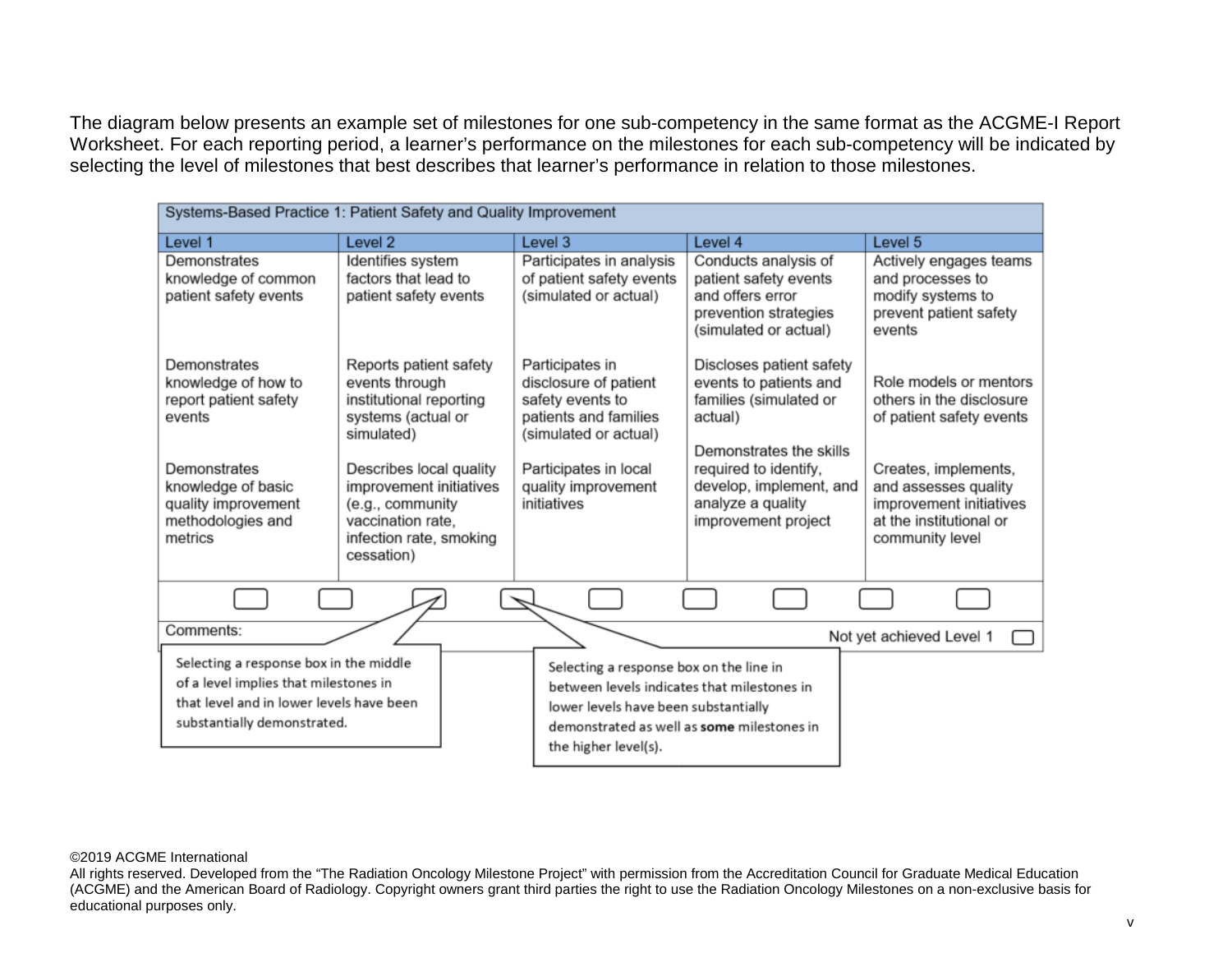| Patient Care 1: Lymphoma                                                                                                                    |                                                                                                                                                 |                                                                                                                                                                                             |                                                                                                                                        |                                                                                                                                               |  |  |
|---------------------------------------------------------------------------------------------------------------------------------------------|-------------------------------------------------------------------------------------------------------------------------------------------------|---------------------------------------------------------------------------------------------------------------------------------------------------------------------------------------------|----------------------------------------------------------------------------------------------------------------------------------------|-----------------------------------------------------------------------------------------------------------------------------------------------|--|--|
| Level 1                                                                                                                                     | Level <sub>2</sub>                                                                                                                              | Level 3                                                                                                                                                                                     | Level 4                                                                                                                                | Level 5                                                                                                                                       |  |  |
| Acquires accurate and<br>relevant history and<br>performs a general<br>physical examination;<br>integrates pathology and<br>imaging reports | Performs a detailed and<br>directed history and<br>physical examination;<br>accurately stages a<br>patient and designates<br>prognostic factors | Explains the main<br>treatment options                                                                                                                                                      | Makes a comprehensive<br>treatment<br>recommendation that is<br>appropriate                                                            | Conducts clinical<br>research                                                                                                                 |  |  |
| Identifies relevant<br>anatomy                                                                                                              | Lists organs at risk;<br>understands proper<br>patient positioning and<br>immobilization                                                        | Designs blocks, contours<br>target(s), and contours<br>normal tissue with<br>minimal inaccuracies;<br>states appropriate dose<br>planning objectives for<br>normal tissues and<br>target(s) | Designs blocks, contours<br>target(s), and contours<br>normal tissues<br>accurately; critically<br>evaluates treatment plan<br>options | Develops special<br>expertise to treat and<br>manage the most<br>complex cases                                                                |  |  |
| Recognizes situations<br>with a need for urgent or<br>emergent medical care,<br>including life-threatening<br>conditions                    | Recognizes<br>toxicities/symptoms seen<br>in lymphoma patients<br>treated with radiotherapy                                                     | With supervision,<br>manages patients with<br>toxicities/symptoms seen<br>in lymphoma patients<br>treated with radiotherapy                                                                 | Independently manages<br>toxicities/symptoms seen<br>in lymphoma patients<br>treated with radiotherapy                                 | Develops protocols to<br>minimize<br>toxicities/symptoms or<br>has an exceptional<br>understanding of<br>management of<br>toxicities/symptoms |  |  |
|                                                                                                                                             | With supervision, begins<br>to contour target and<br>normal tissue                                                                              | Describes evidences that<br>supports the treatment<br>plan                                                                                                                                  |                                                                                                                                        |                                                                                                                                               |  |  |
|                                                                                                                                             |                                                                                                                                                 |                                                                                                                                                                                             |                                                                                                                                        |                                                                                                                                               |  |  |
| Comments:<br>Not Yet Achieved Level 1                                                                                                       |                                                                                                                                                 |                                                                                                                                                                                             |                                                                                                                                        |                                                                                                                                               |  |  |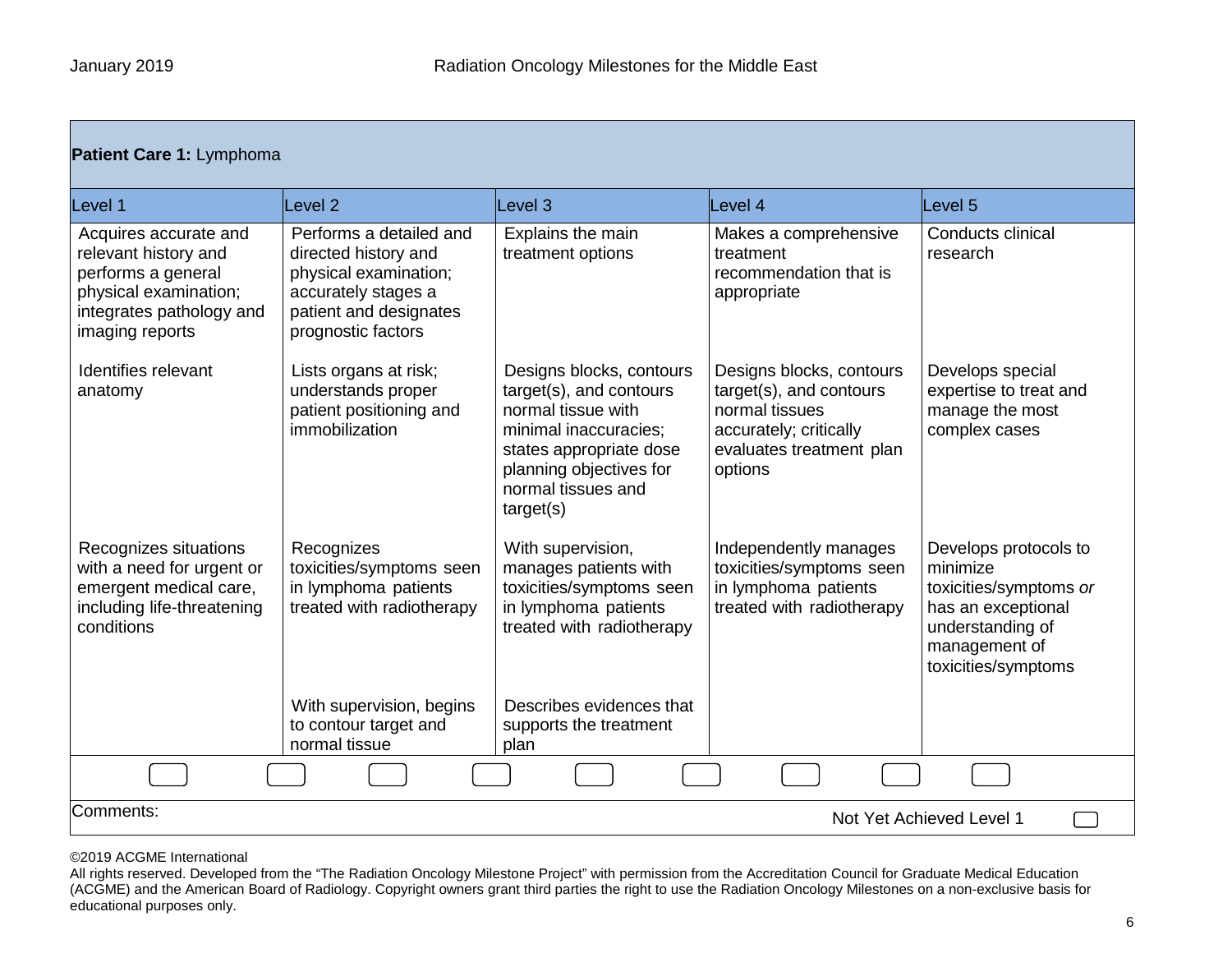## **Patient Care 2: Head and Neck**

| Level 1                                                                                                                  | Level <sub>2</sub>                                                                                                                                                                                     | Level 3                                                                                                                                                                                    | Level 4                                                                                                                                               | Level 5                                                                                                                                       |
|--------------------------------------------------------------------------------------------------------------------------|--------------------------------------------------------------------------------------------------------------------------------------------------------------------------------------------------------|--------------------------------------------------------------------------------------------------------------------------------------------------------------------------------------------|-------------------------------------------------------------------------------------------------------------------------------------------------------|-----------------------------------------------------------------------------------------------------------------------------------------------|
| Acquires accurate and<br>relevant history and<br>performs a general<br>physical examination                              | Performs a detailed<br>directed history and<br>physical examination;<br>integrates pathology and<br>imaging reports;<br>accurately stages a<br>patient and designates<br>prognostic factors            | Explains the main<br>treatment options<br>Outlines an appropriate<br>comprehensive<br>treatment plan regarding<br>radiotherapy and other<br>treatment modalities                           | Makes a comprehensive<br>treatment<br>recommendation that is<br>appropriate; describes<br>evidence that supports a<br>comprehensive<br>treatment plan | Conducts clinical<br>research                                                                                                                 |
| Appropriately identifies<br>relevant anatomy                                                                             | Identifies treatment<br>options                                                                                                                                                                        | Contours target(s) and<br>normal tissue with<br>minimal inaccuracies;<br>states appropriate dose<br>planning objectives for<br>normal tissues and<br>target(s)                             | Contours normal tissue<br>and target(s) accurately;<br>critically evaluates<br>treatment plan options                                                 | Develops special<br>expertise to treat and<br>manage the most<br>complex cases                                                                |
| Recognizes situations<br>with a need for urgent or<br>emergent medical care,<br>including life-threatening<br>conditions | Lists organs at risk;<br>understands proper<br>patient positioning and<br>immobilization<br>Recognizes<br>toxicities/symptoms<br>seen in head and neck<br>cancer patients treated<br>with radiotherapy | With supervision,<br>manages patients with<br>toxicities/symptoms<br>seen in head and neck<br>cancer patients treated<br>with radiotherapy<br>Uses laryngoscope with<br>minimal assistance | Independently manages<br>patients with<br>toxicities/symptoms<br>seen in head and neck<br>cancer patients treated<br>with radiotherapy                | Develops protocols to<br>minimize<br>toxicities/symptoms or<br>has an exceptional<br>understanding of<br>management of<br>toxicities/symptoms |

#### ©2019 ACGME International

All rights reserved. Developed from the "The Radiation Oncology Milestone Project" with permission from the Accreditation Council for Graduate Medical Education (ACGME) and the American Board of Radiology. Copyright owners grant third parties the right to use the Radiation Oncology Milestones on a non-exclusive basis for educational purposes only.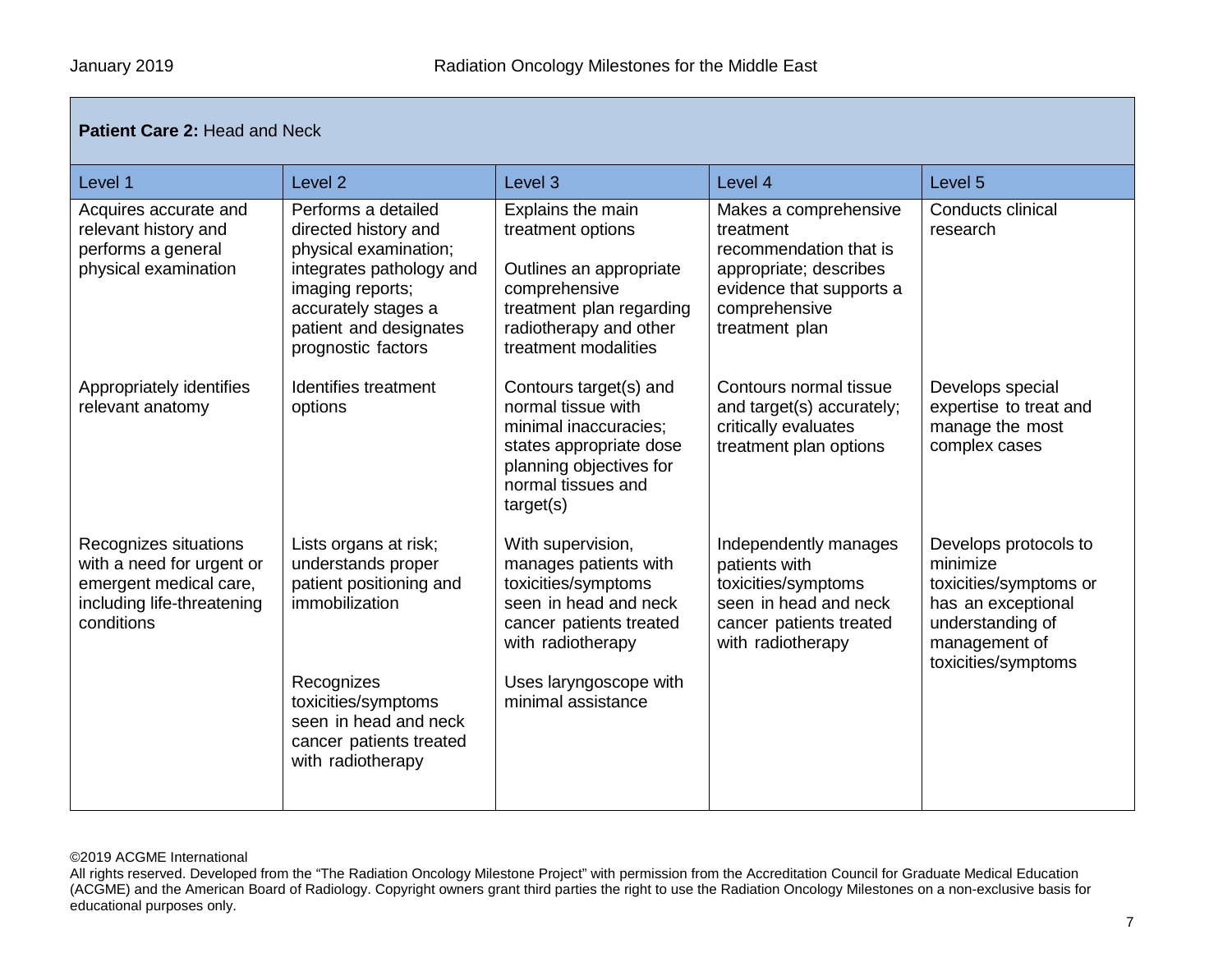|           | Starts using<br>laryngoscope                                       |  |  |                          |  |
|-----------|--------------------------------------------------------------------|--|--|--------------------------|--|
|           | With supervision, begins<br>to contour target and<br>normal tissue |  |  |                          |  |
|           |                                                                    |  |  |                          |  |
| Comments: |                                                                    |  |  | Not Yet Achieved Level 1 |  |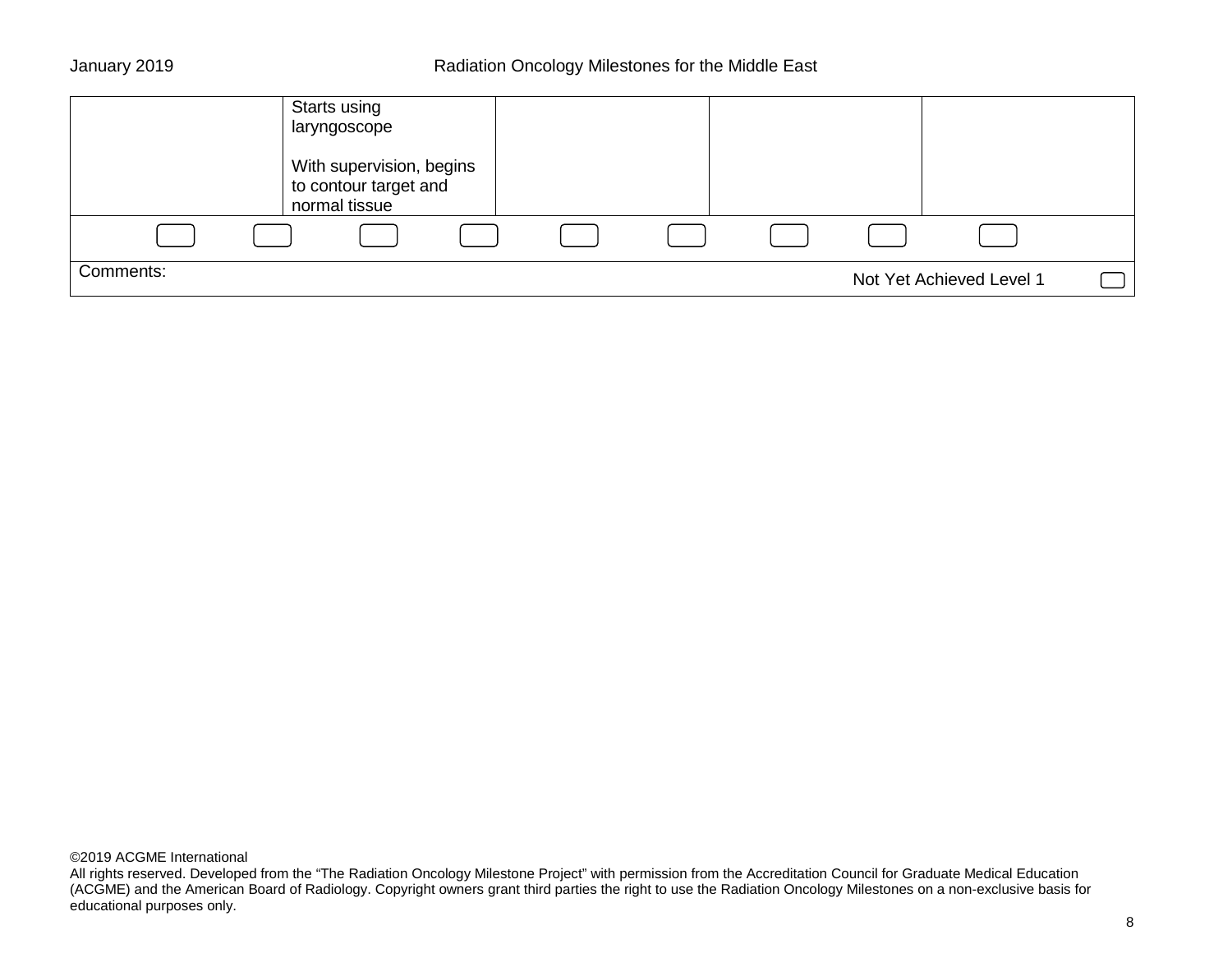| <b>Patient Care 3: Genitourinary (GU)</b>                                                                                |                                                                                                                                                                                                                                     |                                                                                                                                                                                             |                                                                                                                                        |                                                                                                                                               |  |  |  |
|--------------------------------------------------------------------------------------------------------------------------|-------------------------------------------------------------------------------------------------------------------------------------------------------------------------------------------------------------------------------------|---------------------------------------------------------------------------------------------------------------------------------------------------------------------------------------------|----------------------------------------------------------------------------------------------------------------------------------------|-----------------------------------------------------------------------------------------------------------------------------------------------|--|--|--|
| Level 1                                                                                                                  | Level <sub>2</sub>                                                                                                                                                                                                                  | Level 3                                                                                                                                                                                     | Level 4                                                                                                                                | Level 5                                                                                                                                       |  |  |  |
| Acquires accurate and<br>relevant history and<br>performs a general<br>physical examination                              | Performs a detailed and<br>directed history and<br>physical examination<br>including digital rectal<br>exam; integrates<br>pathology and imaging<br>reports; accurately<br>stages a patient and<br>designates prognostic<br>factors | Explains the main<br>treatment options                                                                                                                                                      | Makes a comprehensive<br>treatment<br>recommendation that is<br>appropriate; describes<br>evidence that supports<br>the treatment plan | Conducts clinical<br>research                                                                                                                 |  |  |  |
| Identifies relevant<br>anatomy                                                                                           | Lists organs at risk;<br>understands proper<br>patient positioning and<br>immobilization                                                                                                                                            | Designs blocks, contours<br>target(s), and contours<br>normal tissue with<br>minimal inaccuracies;<br>states appropriate dose<br>planning objectives for<br>normal tissues and<br>target(s) | Designs blocks, contours<br>target(s), and contours<br>normal tissues<br>accurately; critically<br>evaluates treatment plan<br>options | Develops special<br>expertise to treat and<br>manage the most<br>complex cases                                                                |  |  |  |
| Recognizes situations<br>with a need for urgent or<br>emergent medical care,<br>including life-threatening<br>conditions | Recognizes<br>toxicities/symptoms<br>seen in GU patients<br>treated with radiotherapy<br>With supervision, begins<br>to contour target and<br>normal tissue                                                                         | With supervision,<br>manages patients with<br>toxicities/symptoms<br>seen in GU patients<br>treated with radiotherapy                                                                       | Independently manages<br>toxicities/symptoms<br>seen in GU patients<br>treated with radiotherapy                                       | Develops protocols to<br>minimize<br>toxicities/symptoms or<br>has an exceptional<br>understanding of<br>management of<br>toxicities/symptoms |  |  |  |
|                                                                                                                          |                                                                                                                                                                                                                                     |                                                                                                                                                                                             |                                                                                                                                        |                                                                                                                                               |  |  |  |
| Comments:                                                                                                                | Not Yet Achieved Level 1                                                                                                                                                                                                            |                                                                                                                                                                                             |                                                                                                                                        |                                                                                                                                               |  |  |  |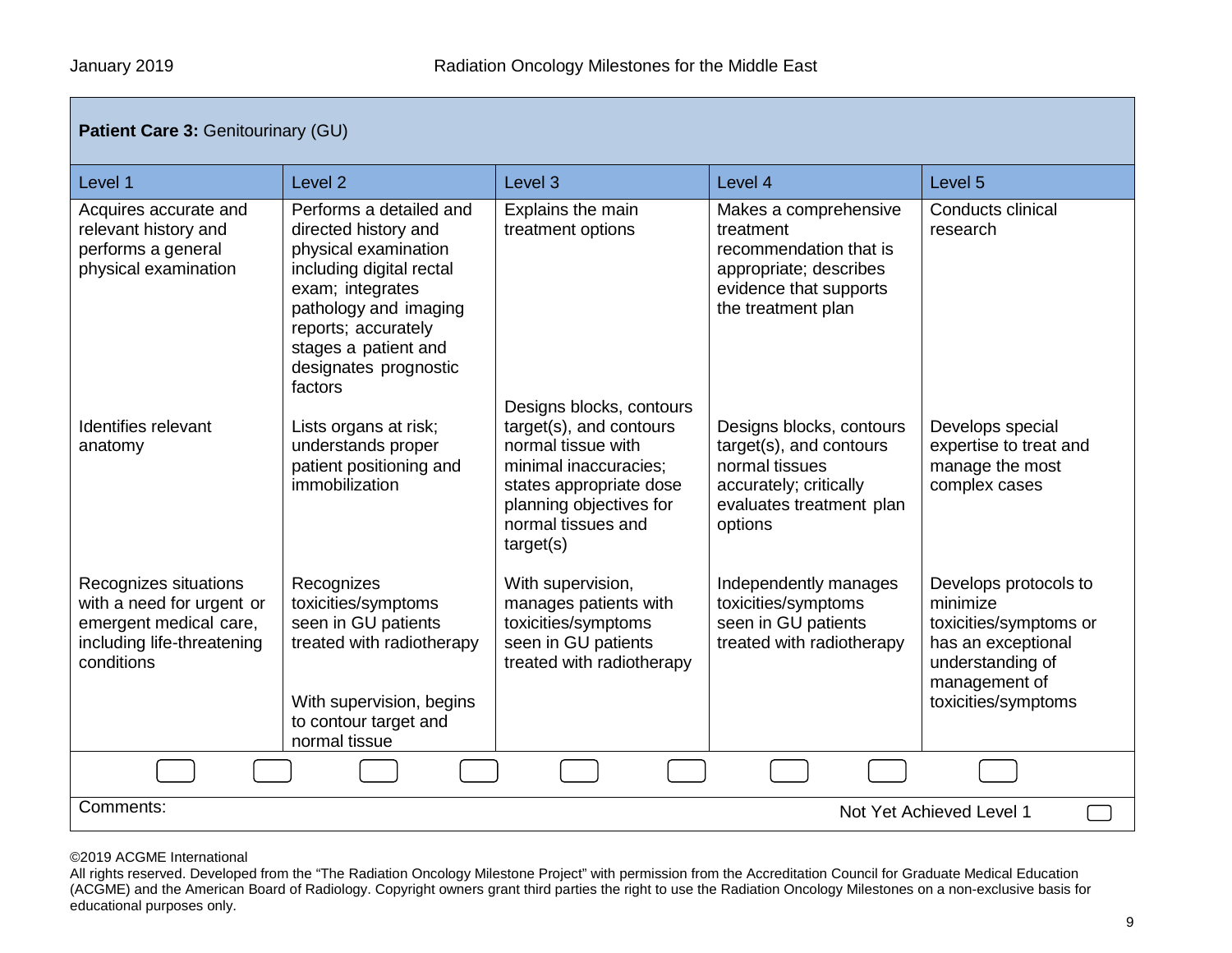| <b>Patient Care 4: Palliation</b>                                                                                        |                                                                                                                                                                                                                         |                                                                                                                                                            |                                                                                                                                        |                                                                                                                                                |  |  |
|--------------------------------------------------------------------------------------------------------------------------|-------------------------------------------------------------------------------------------------------------------------------------------------------------------------------------------------------------------------|------------------------------------------------------------------------------------------------------------------------------------------------------------|----------------------------------------------------------------------------------------------------------------------------------------|------------------------------------------------------------------------------------------------------------------------------------------------|--|--|
| Level 1                                                                                                                  | Level <sub>2</sub>                                                                                                                                                                                                      | Level 3                                                                                                                                                    | Level 4                                                                                                                                | Level 5                                                                                                                                        |  |  |
| Acquires an accurate<br>and relevant history and<br>performs a general<br>physical examination                           | Performs a detailed<br>directed physical<br>examination; performs<br>accurate pain<br>assessment; integrates<br>pathology and imaging<br>reports; accurately<br>stages a patient and<br>designate prognostic<br>factors | Explains the main<br>treatment options                                                                                                                     | Makes a comprehensive<br>treatment<br>recommendation that is<br>appropriate; describes<br>evidence that supports<br>the treatment plan | Conducts clinical<br>research                                                                                                                  |  |  |
| Identifies relevant<br>anatomy                                                                                           | Recognizes<br>toxicities/symptoms<br>seen in the practice of<br>palliative radiation<br>oncology; is aware of<br>options for pain<br>management and end-<br>of-life issues                                              | With supervision,<br>manages patients with<br>toxicities/symptoms<br>seen in patients treated<br>with palliative<br>radiotherapy, including<br>pain issues | Independently manages<br>toxicities/symptoms<br>seen in patients treated<br>with palliative<br>radiotherapy                            | Demonstrates special<br>expertise to treat and<br>manage the most<br>complex cases                                                             |  |  |
| Recognizes situations<br>with a need for urgent or<br>emergent medical care,<br>including life-threatening<br>conditions | With supervision, begins<br>to contour target and<br>normal tissue                                                                                                                                                      |                                                                                                                                                            | Develops appropriate<br>and effective pain<br>management strategy<br>that requires no<br>modification by<br>attending                  | Develops protocols to<br>minimize toxicities/<br>symptoms or has an<br>exceptional<br>understanding of<br>management of<br>toxicities/symptoms |  |  |
|                                                                                                                          |                                                                                                                                                                                                                         |                                                                                                                                                            |                                                                                                                                        |                                                                                                                                                |  |  |
| Comments:<br>Not Yet Achieved Level 1                                                                                    |                                                                                                                                                                                                                         |                                                                                                                                                            |                                                                                                                                        |                                                                                                                                                |  |  |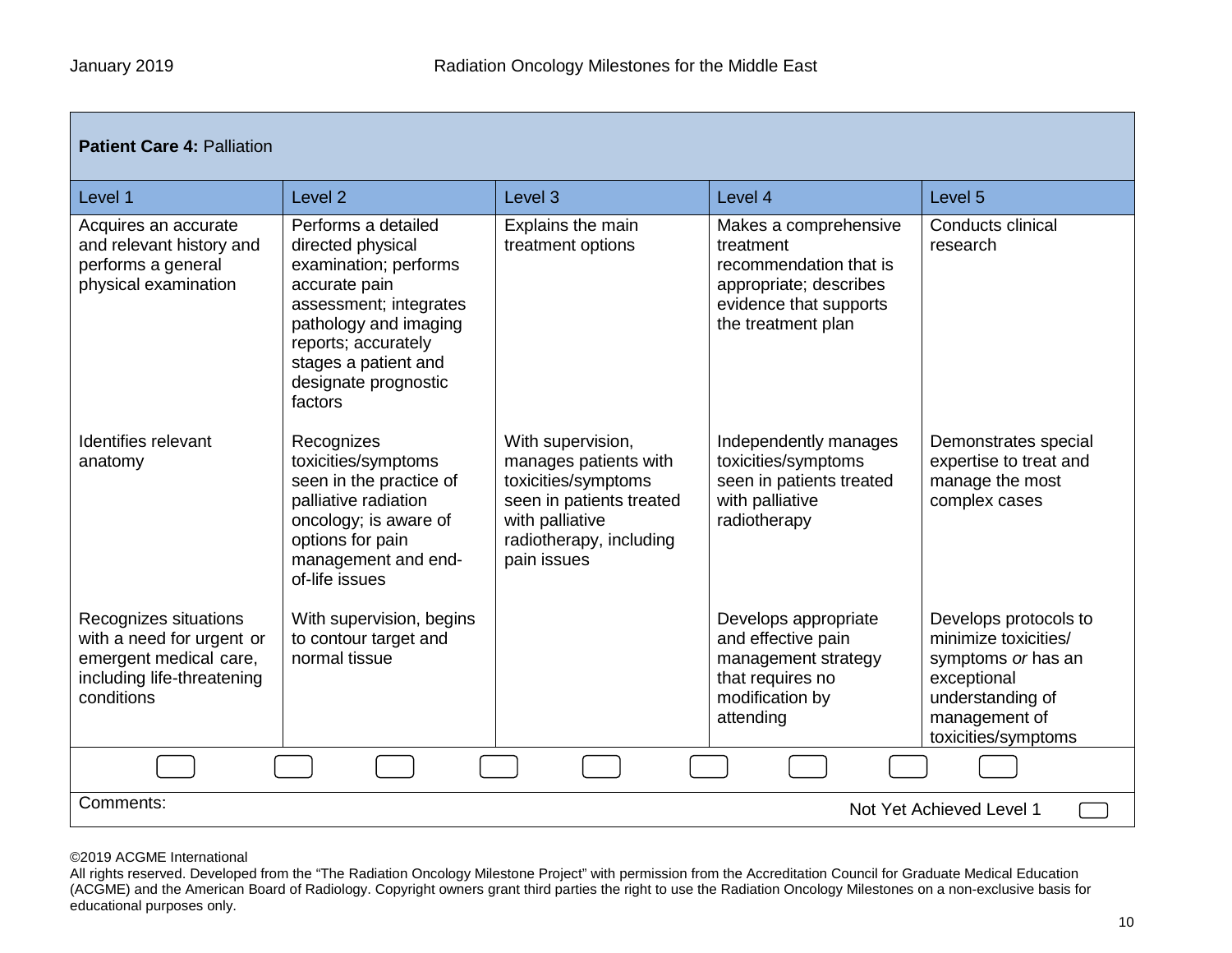| <b>Patient Care 5: Breast</b>                                                                                            |                                                                                                                                                                                   |                                                                                                                                                                |                                                                                                                                        |                                                                                                                                               |  |  |
|--------------------------------------------------------------------------------------------------------------------------|-----------------------------------------------------------------------------------------------------------------------------------------------------------------------------------|----------------------------------------------------------------------------------------------------------------------------------------------------------------|----------------------------------------------------------------------------------------------------------------------------------------|-----------------------------------------------------------------------------------------------------------------------------------------------|--|--|
| Level 1                                                                                                                  | Level <sub>2</sub>                                                                                                                                                                | Level <sub>3</sub>                                                                                                                                             | Level 4                                                                                                                                | Level <sub>5</sub>                                                                                                                            |  |  |
| Acquires accurate and<br>relevant history and<br>performs a general<br>physical examination                              | Performs a detailed<br>directed physical<br>examination; integrates<br>pathology and imaging<br>reports; accurately<br>stages a patient and<br>designate prognostic<br>factors    | Explains the main<br>treatment options                                                                                                                         | Makes a comprehensive<br>treatment<br>recommendation that is<br>appropriate; describes<br>evidence that supports<br>the treatment plan | Conducts clinical<br>research                                                                                                                 |  |  |
| Identifies relevant<br>anatomy                                                                                           | List organs at risk;<br>understands proper<br>patient positioning and<br>immobilization                                                                                           | Contours target(s) and<br>normal tissue with<br>minimal inaccuracies;<br>states appropriate dose<br>planning objectives for<br>normal tissues and<br>target(s) | Contours normal tissue<br>and target(s) accurately;<br>critically evaluates<br>treatment plan options                                  | Develops special<br>expertise to treat and<br>manage the most<br>complex cases                                                                |  |  |
| Recognizes situations<br>with a need for urgent or<br>emergent medical care,<br>including life-threatening<br>conditions | Designs blocks;<br>contours target(s) and<br>normal tissue with<br>minimal inaccuracies:<br>states appropriate dose<br>planning objectives for<br>normal tissues and<br>target(s) |                                                                                                                                                                |                                                                                                                                        | Develops protocols to<br>minimize<br>toxicities/symptoms or<br>has an exceptional<br>understanding of<br>management of<br>toxicities/symptoms |  |  |
|                                                                                                                          |                                                                                                                                                                                   |                                                                                                                                                                |                                                                                                                                        |                                                                                                                                               |  |  |
| Comments:<br>Not Yet Achieved Level 1                                                                                    |                                                                                                                                                                                   |                                                                                                                                                                |                                                                                                                                        |                                                                                                                                               |  |  |

All rights reserved. Developed from the "The Radiation Oncology Milestone Project" with permission from the Accreditation Council for Graduate Medical Education (ACGME) and the American Board of Radiology. Copyright owners grant third parties the right to use the Radiation Oncology Milestones on a non-exclusive basis for educational purposes only.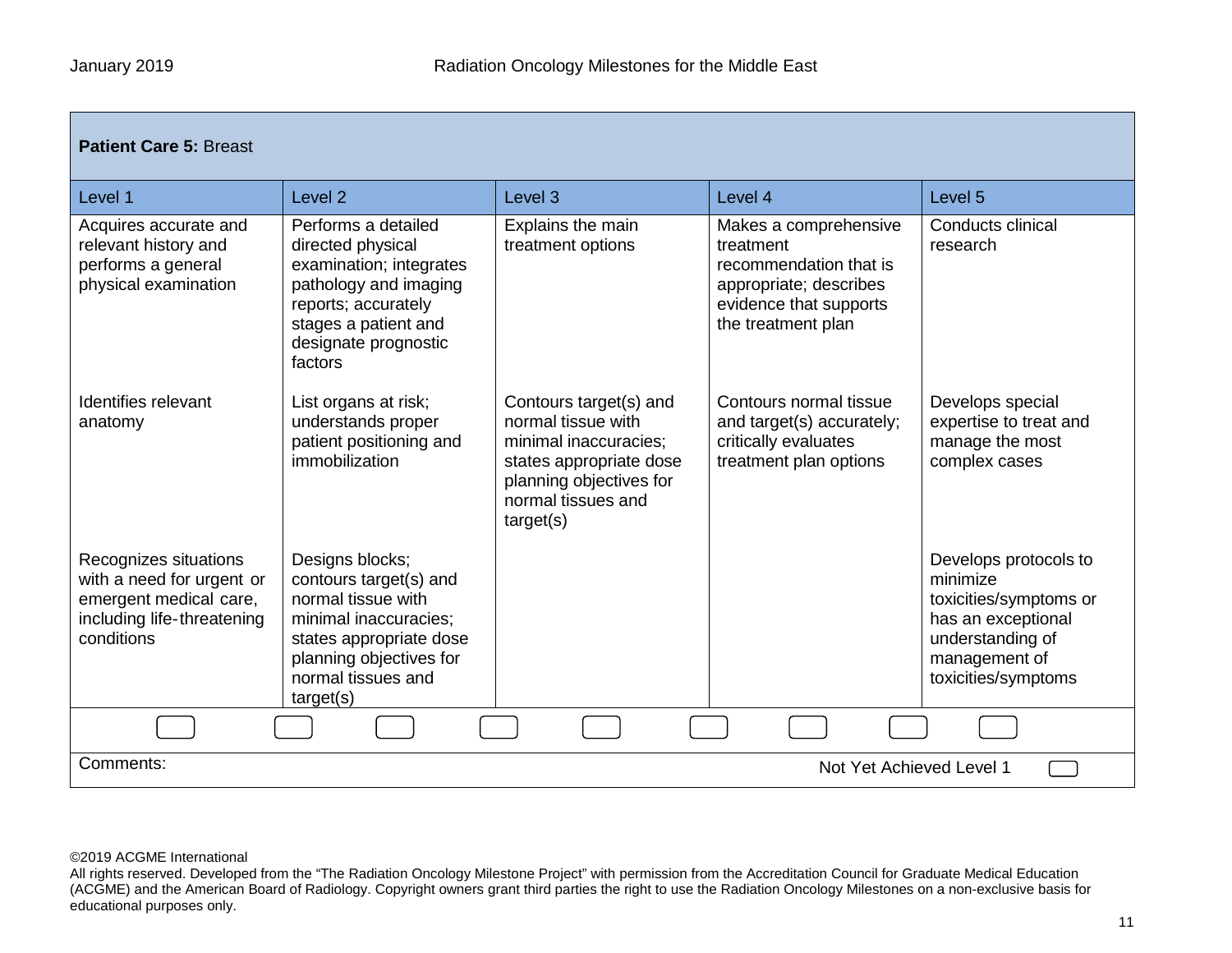| <b>Patient Care 6: Gastrointestinal (GI)</b>                                                                             |                                                                                                                                                                                 |                                                                                                                                                                                                |                                                                                                                                        |                                                                                                                                                |  |  |
|--------------------------------------------------------------------------------------------------------------------------|---------------------------------------------------------------------------------------------------------------------------------------------------------------------------------|------------------------------------------------------------------------------------------------------------------------------------------------------------------------------------------------|----------------------------------------------------------------------------------------------------------------------------------------|------------------------------------------------------------------------------------------------------------------------------------------------|--|--|
| Level 1                                                                                                                  | Level <sub>2</sub>                                                                                                                                                              | Level <sub>3</sub>                                                                                                                                                                             | Level 4                                                                                                                                | Level 5                                                                                                                                        |  |  |
| Acquires accurate and<br>relevant history and<br>performs a general<br>physical examination                              | Performs a detailed<br>directed physical<br>examination; integrates<br>pathology and imaging<br>reports; accurately<br>stages a patient and<br>designates prognostic<br>factors | Explains the main<br>treatment options                                                                                                                                                         | Makes a comprehensive<br>treatment<br>recommendation that is<br>appropriate; describes<br>evidence that supports<br>the treatment plan | <b>Conducts clinical</b><br>research                                                                                                           |  |  |
| Identifies relevant<br>anatomy                                                                                           | Lists organs at risk;<br>understands proper<br>patient positioning and<br>immobilization                                                                                        | Contours<br>target(s)/normal tissues<br>and delineates field<br>borders with minimal<br>inaccuracies; states<br>appropriate dose<br>planning objectives for<br>normal tissues and<br>target(s) | Contours<br>target(s)/normal tissues<br>and delineates field<br>borders accurately;<br>critically evaluates<br>treatment plan options  | Develops special<br>expertise to treat and<br>manage the most<br>complex cases                                                                 |  |  |
| Recognizes situations<br>with a need for urgent or<br>emergent medical care,<br>including life-threatening<br>conditions | Recognizes<br>toxicities/symptoms<br>seen in GI cancer<br>patients treated with<br>radiotherapy<br>With supervision, begins<br>to contour target and<br>normal tissue           | With supervision,<br>manages patients with<br>toxicities/symptoms<br>seen in GI cancer<br>patients treated with<br>radiotherapy                                                                | Independently manages<br>patients with<br>toxicities/symptoms<br>seen in GI cancer<br>patients treated with<br>radiotherapy            | Develops protocols to<br>minimize toxicities/<br>symptoms or has an<br>exceptional<br>understanding of<br>management of<br>toxicities/symptoms |  |  |
|                                                                                                                          |                                                                                                                                                                                 |                                                                                                                                                                                                |                                                                                                                                        |                                                                                                                                                |  |  |
| Comments:<br>Not Yet Achieved Level 1                                                                                    |                                                                                                                                                                                 |                                                                                                                                                                                                |                                                                                                                                        |                                                                                                                                                |  |  |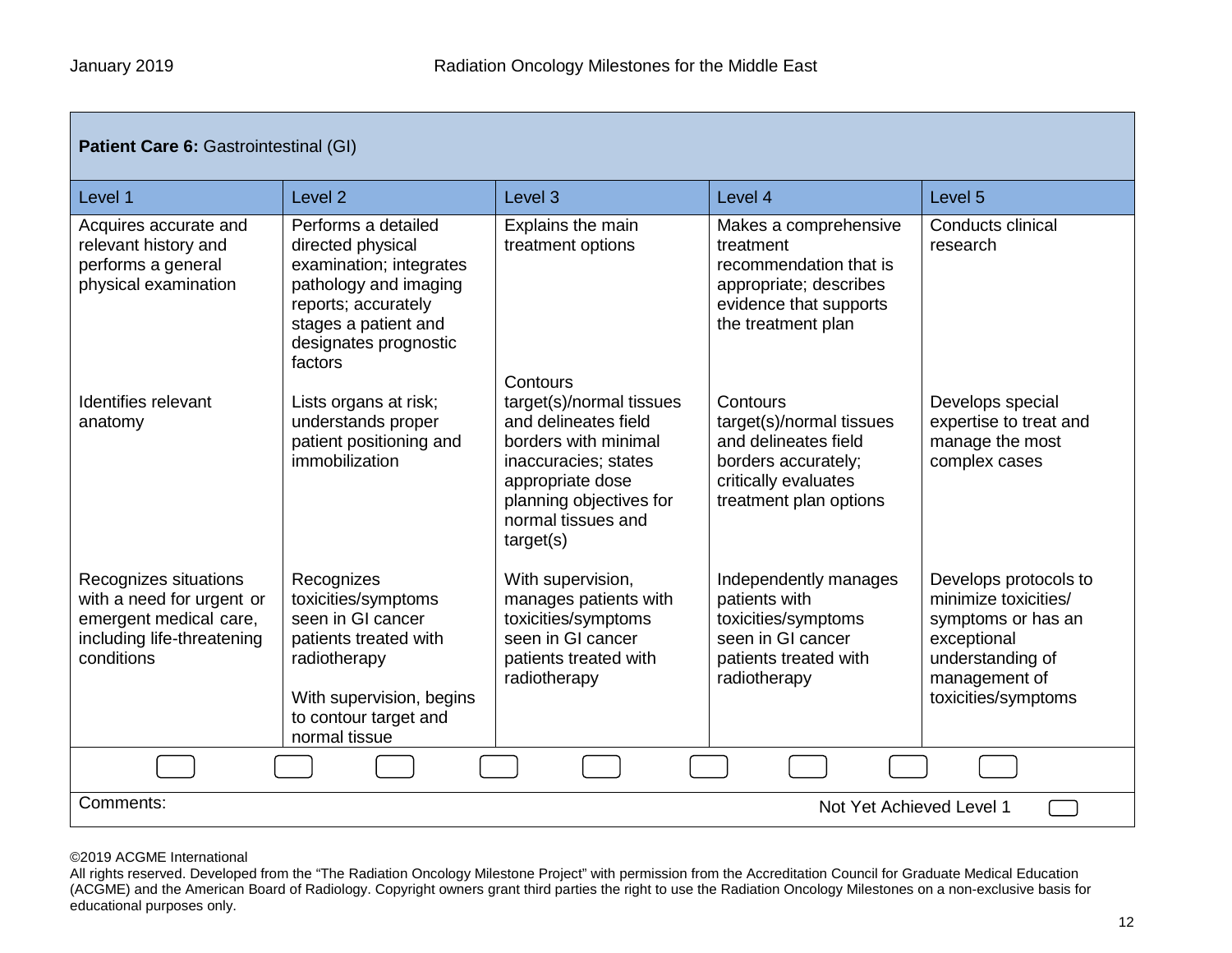| Patient Care 7: Gynecologic (GYN)                                                                                        |                                                                                                                                                                                                                 |                                                                                                                                                                |                                                                                                                                        |                                                                                                                                               |  |  |
|--------------------------------------------------------------------------------------------------------------------------|-----------------------------------------------------------------------------------------------------------------------------------------------------------------------------------------------------------------|----------------------------------------------------------------------------------------------------------------------------------------------------------------|----------------------------------------------------------------------------------------------------------------------------------------|-----------------------------------------------------------------------------------------------------------------------------------------------|--|--|
| Level 1                                                                                                                  | Level <sub>2</sub>                                                                                                                                                                                              | Level <sub>3</sub>                                                                                                                                             | Level 4                                                                                                                                | Level 5                                                                                                                                       |  |  |
| Acquires accurate and<br>relevant history and<br>performs a general<br>physical examination                              | Performs a detailed<br>directed physical<br>examination including<br>gynecological exam;<br>integrates pathology<br>and imaging reports;<br>accurately stages a<br>patient and designates<br>prognostic factors | Explains the main<br>treatment options which<br>may include observation<br>or radiation                                                                        | Makes a comprehensive<br>treatment<br>recommendation that is<br>appropriate; describes<br>evidence that supports<br>the treatment plan | Conducts clinical<br>research                                                                                                                 |  |  |
| Appropriately identifies<br>relevant anatomy                                                                             | Lists organs at risk;<br>understands proper<br>patient positioning and<br>immobilization                                                                                                                        | Contours target(s) and<br>normal tissue with<br>minimal inaccuracies;<br>states appropriate dose<br>planning objectives for<br>normal tissues and<br>target(s) | Describes details of<br>radiation therapy; cites<br>evidence-based practice<br>guidelines or institutional<br>standards                | Develops special<br>expertise to treat and<br>manage the most<br>complex cases                                                                |  |  |
| Recognizes situations<br>with a need for urgent or<br>emergent medical care,<br>including life-threatening<br>conditions | Recognizes<br>toxicities/symptoms<br>seen in GYN cancer<br>patients treated with<br>radiotherapy<br>With supervision, begins<br>to contour target and<br>normal tissue                                          | With supervision,<br>manages patients with<br>toxicities/symptoms<br>seen in GYN cancer<br>patients treated with<br>radiotherapy                               | Contours normal tissue<br>and target(s) accurately;<br>critically evaluates<br>treatment plan options                                  | Develops protocols to<br>minimize<br>toxicities/symptoms or<br>has an exceptional<br>understanding of<br>management of<br>toxicities/symptoms |  |  |

All rights reserved. Developed from the "The Radiation Oncology Milestone Project" with permission from the Accreditation Council for Graduate Medical Education (ACGME) and the American Board of Radiology. Copyright owners grant third parties the right to use the Radiation Oncology Milestones on a non-exclusive basis for educational purposes only.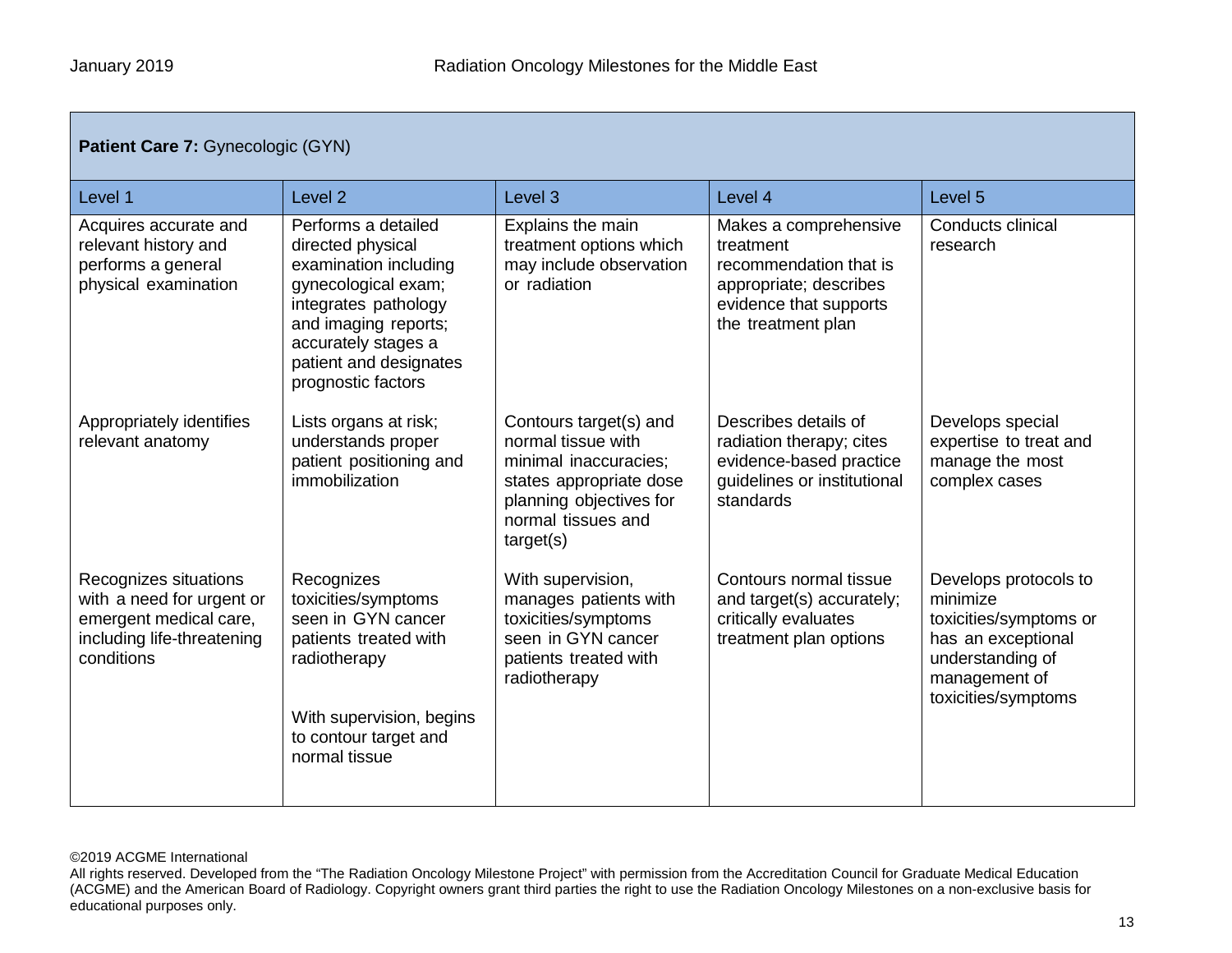|           |  |  | Independently manages<br>patients with<br>toxicities/symptoms<br>seen in GYN cancer<br>patients treated with<br>radiotherapy |
|-----------|--|--|------------------------------------------------------------------------------------------------------------------------------|
|           |  |  |                                                                                                                              |
| Comments: |  |  | Not Yet Achieved Level 1                                                                                                     |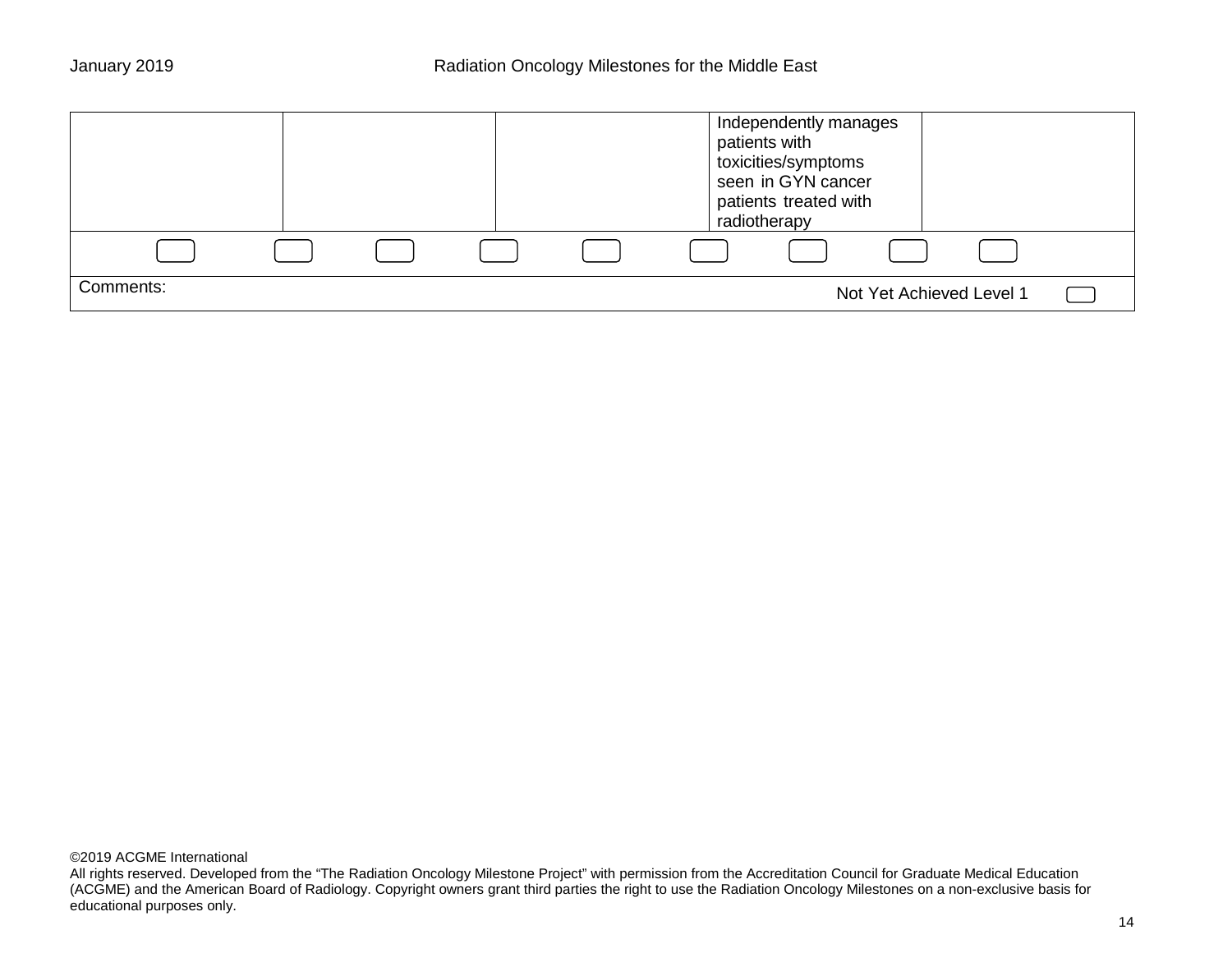| Patient Care 8: Lung                                                                                                     |                                                                                                                                                                                |                                                                                                                                                                |                                                                                                                                        |                                                                                                                                               |  |  |  |
|--------------------------------------------------------------------------------------------------------------------------|--------------------------------------------------------------------------------------------------------------------------------------------------------------------------------|----------------------------------------------------------------------------------------------------------------------------------------------------------------|----------------------------------------------------------------------------------------------------------------------------------------|-----------------------------------------------------------------------------------------------------------------------------------------------|--|--|--|
| Level 1                                                                                                                  | Level <sub>2</sub>                                                                                                                                                             | Level <sub>3</sub>                                                                                                                                             | Level 4                                                                                                                                | Level <sub>5</sub>                                                                                                                            |  |  |  |
| Acquires accurate and<br>relevant history and<br>performs a general<br>physical examination                              | Performs a detailed<br>directed physical<br>examination; integrates<br>pathology and imaging<br>reports; accurately<br>stages a patient and<br>designate prognostic<br>factors | Explains the main<br>treatment options                                                                                                                         | Makes a comprehensive<br>treatment<br>recommendation that is<br>appropriate; describes<br>evidence that supports<br>the treatment plan | Conducts clinical<br>research                                                                                                                 |  |  |  |
| Identifies relevant<br>anatomy                                                                                           | Lists organs at risk;<br>understands proper<br>patient positioning and<br>immobilization                                                                                       | Contours target(s) and<br>normal tissue with<br>minimal inaccuracies;<br>states appropriate dose<br>planning objectives for<br>normal tissues and<br>target(s) | Contours normal tissue<br>and target(s) accurately;<br>critically evaluates<br>treatment plan options                                  | Develops special<br>expertise to treat and<br>manage the most<br>complex cases                                                                |  |  |  |
| Recognizes situations<br>with a need for urgent or<br>emergent medical care,<br>including life-threatening<br>conditions | Recognizes<br>toxicities/symptoms seen<br>in lung cancer patients<br>treated with radiotherapy<br>With supervision, begins<br>to contour target and<br>normal tissue           | With supervision,<br>manages patients with<br>toxicities/symptoms seen<br>in lung cancer patients<br>treated with radiotherapy                                 | Independently manages<br>patients with<br>toxicities/symptoms seen<br>in lung cancer patients<br>treated with radiotherapy             | Develops protocols to<br>minimize<br>toxicities/symptoms or<br>has an exceptional<br>understanding of<br>management of<br>toxicities/symptoms |  |  |  |
|                                                                                                                          |                                                                                                                                                                                |                                                                                                                                                                |                                                                                                                                        |                                                                                                                                               |  |  |  |
| Comments:<br>Not Yet Achieved Level 1                                                                                    |                                                                                                                                                                                |                                                                                                                                                                |                                                                                                                                        |                                                                                                                                               |  |  |  |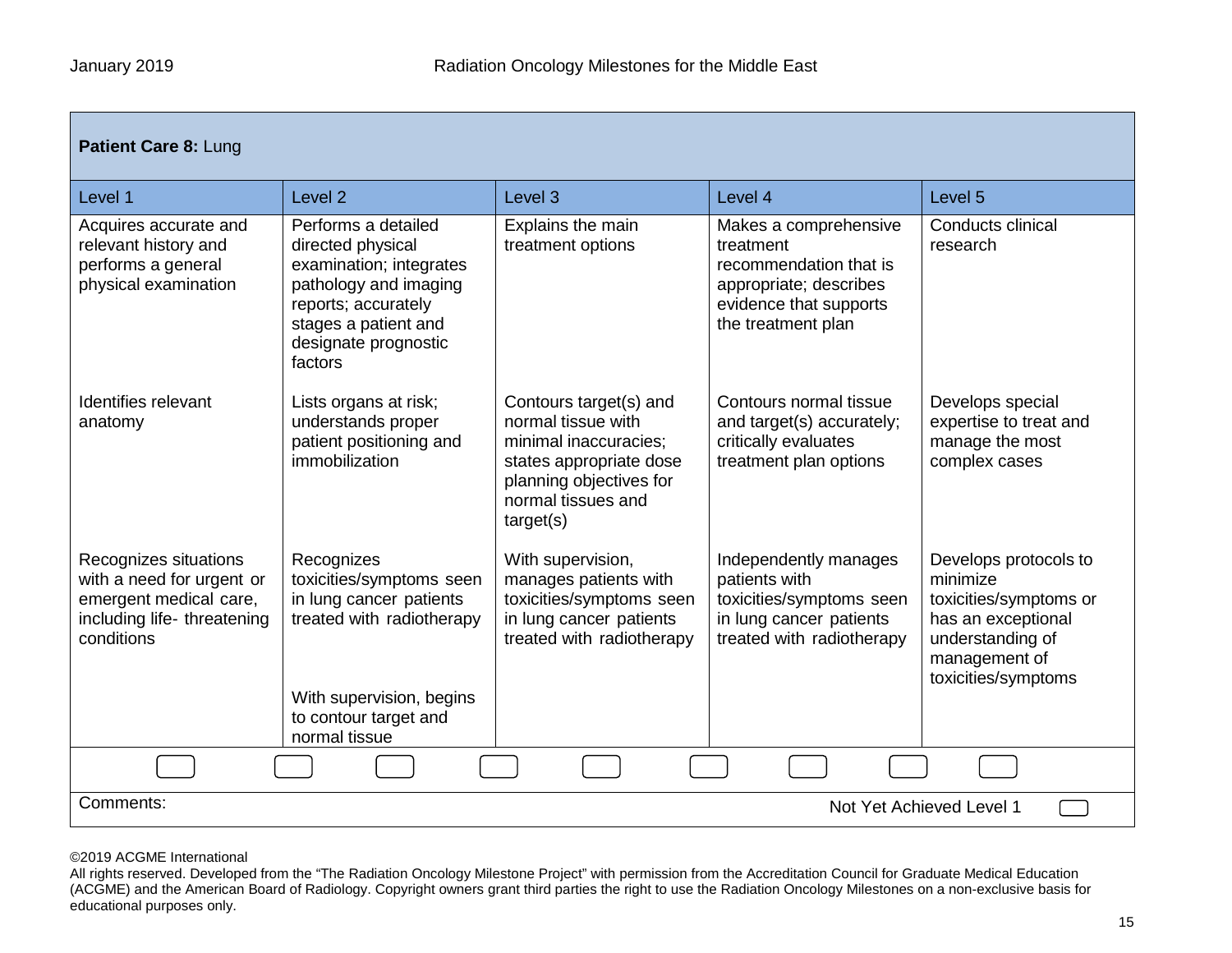| <b>Patient Care 9: Adult Brain Tumor</b>                                                                                 |                                                                                                                                                                                 |                                                                                                                                                                |                                                                                                                                        |                                                                                                                                               |  |  |
|--------------------------------------------------------------------------------------------------------------------------|---------------------------------------------------------------------------------------------------------------------------------------------------------------------------------|----------------------------------------------------------------------------------------------------------------------------------------------------------------|----------------------------------------------------------------------------------------------------------------------------------------|-----------------------------------------------------------------------------------------------------------------------------------------------|--|--|
| Level 1                                                                                                                  | Level <sub>2</sub>                                                                                                                                                              | Level <sub>3</sub>                                                                                                                                             | Level 4                                                                                                                                | Level <sub>5</sub>                                                                                                                            |  |  |
| Acquires accurate and<br>relevant history and<br>performs a general<br>physical examination                              | Performs a detailed<br>directed physical<br>examination; integrates<br>pathology and imaging<br>reports; accurately<br>stages a patient and<br>designates prognostic<br>factors | Explains the main<br>treatment options                                                                                                                         | Makes a comprehensive<br>treatment<br>recommendation that is<br>appropriate; describes<br>evidence that supports<br>the treatment plan | <b>Conducts clinical</b><br>research                                                                                                          |  |  |
| Identifies relevant<br>anatomy                                                                                           | Lists normal tissue at<br>risk; understands proper<br>patient positioning and<br>immobilization                                                                                 | Contours target(s) and<br>normal tissue with<br>minimal inaccuracies;<br>states appropriate dose<br>planning objectives for<br>normal tissues and<br>target(s) | Contours normal tissue<br>and target(s) accurately;<br>critically evaluates<br>treatment plan options                                  | Develops special<br>expertise to treat and<br>manage the most<br>complex cases                                                                |  |  |
| Recognizes situations<br>with a need for urgent or<br>emergent medical care,<br>including life-threatening<br>conditions | Recognizes<br>toxicities/symptoms<br>seen in patients with<br>brain tumors treated<br>with radiotherapy<br>With supervision, begins<br>to contour target and<br>normal tissue   | With supervision,<br>manages<br>toxicities/symptoms<br>seen in patients with<br>brain tumors treated<br>with radiotherapy                                      | Independently manages<br>patients with<br>toxicities/symptoms<br>seen in patients with<br>brain tumors treated<br>with radiotherapy    | Develops protocols to<br>minimize<br>toxicities/symptoms or<br>has an exceptional<br>understanding of<br>management of<br>toxicities/symptoms |  |  |
|                                                                                                                          |                                                                                                                                                                                 |                                                                                                                                                                |                                                                                                                                        |                                                                                                                                               |  |  |
| Comments:<br>Not Yet Achieved Level 1                                                                                    |                                                                                                                                                                                 |                                                                                                                                                                |                                                                                                                                        |                                                                                                                                               |  |  |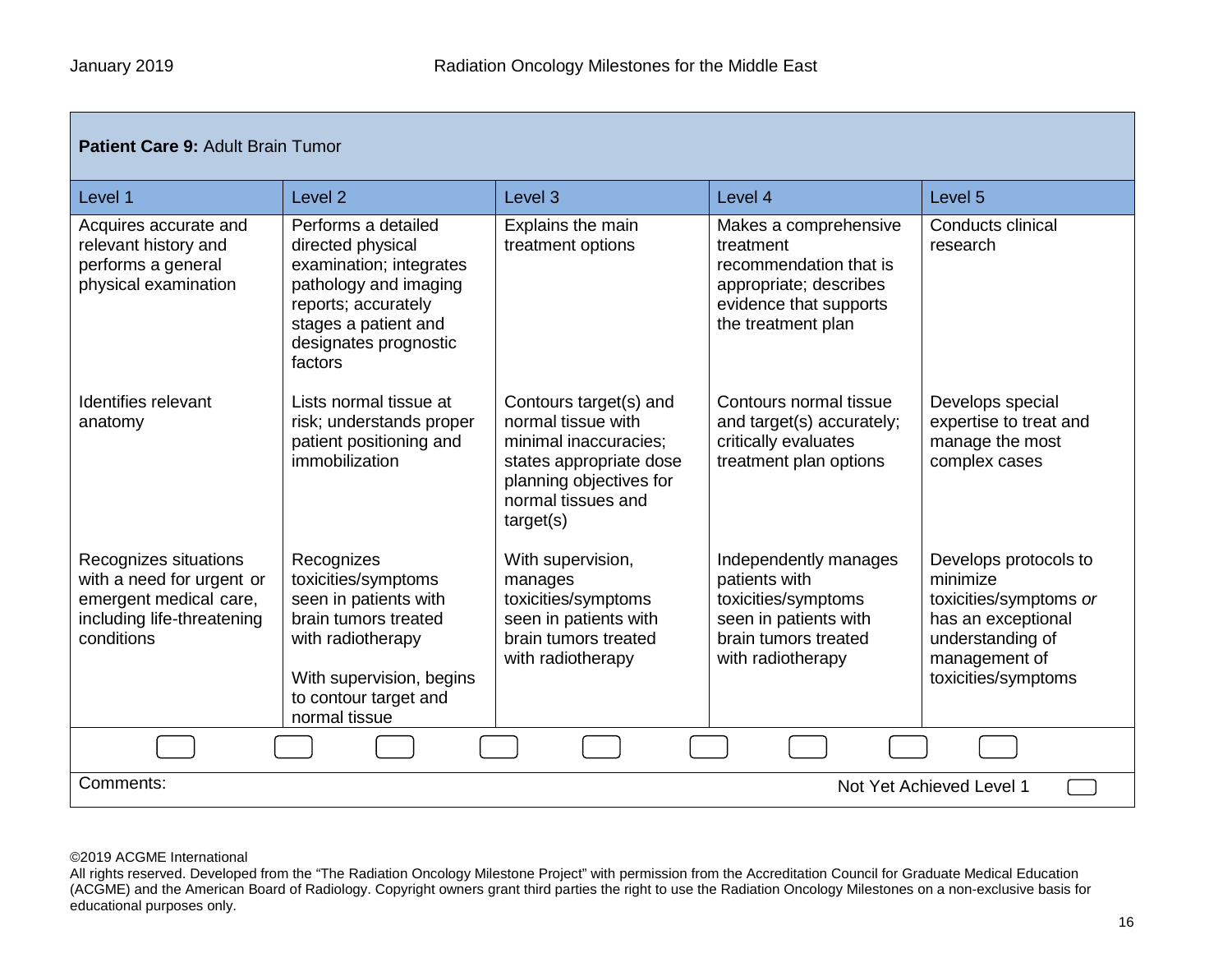| Patient Care 10: Brachytherapy                   |                                                                                                                |                                                                                  |                                                                                |                                                                 |
|--------------------------------------------------|----------------------------------------------------------------------------------------------------------------|----------------------------------------------------------------------------------|--------------------------------------------------------------------------------|-----------------------------------------------------------------|
| Level 1                                          | Level 2                                                                                                        | Level <sub>3</sub>                                                               | Level 4                                                                        | Level 5                                                         |
| Observes patients<br>undergoing<br>brachytherapy | Selects appropriate<br>patients and<br>understands relevant<br>radiation safety<br>protocols and<br>procedures | Plans and performs<br>brachytherapy with<br>minimal faculty member<br>assistance | Is able to independently<br>plan and perform<br>brachytherapy<br>appropriately | <b>Exceptional technical</b><br>performance of<br>brachytherapy |
|                                                  |                                                                                                                |                                                                                  |                                                                                |                                                                 |
| Comments:                                        |                                                                                                                |                                                                                  |                                                                                | Not Yet Achieved Level 1                                        |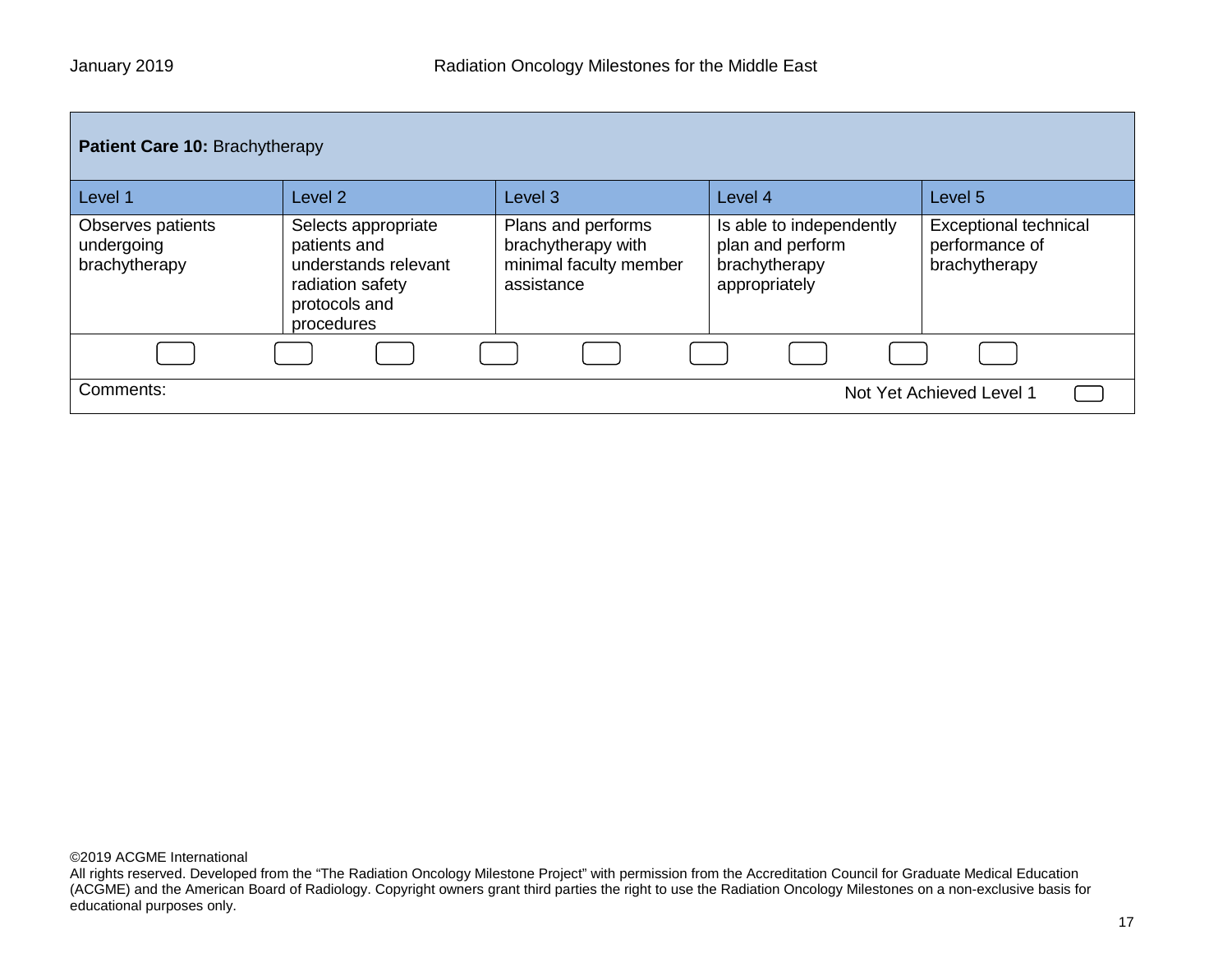| <b>Patient Care 11: Stereotactic Radiosurgery (SRS)/Stereotactic Body Radiotherapy (SBRT)</b> |                                                                                                                |                                                                             |                                                                                  |                               |
|-----------------------------------------------------------------------------------------------|----------------------------------------------------------------------------------------------------------------|-----------------------------------------------------------------------------|----------------------------------------------------------------------------------|-------------------------------|
| Level 1                                                                                       | Level 2                                                                                                        | Level 3                                                                     | Level 4                                                                          | Level 5                       |
| Observes patients<br>undergoing SRS/SBRT                                                      | Selects appropriate<br>patients and<br>understands relevant<br>radiation safety<br>protocols and<br>procedures | Plans and performs<br>SRS/SBRT with minimal<br>faculty member<br>assistance | Is able to independently<br>plan and perform<br><b>SRS/SBRT</b><br>appropriately | Conducts clinical<br>research |
|                                                                                               |                                                                                                                |                                                                             |                                                                                  |                               |
| Comments:                                                                                     |                                                                                                                |                                                                             |                                                                                  | Not Yet Achieved Level 1      |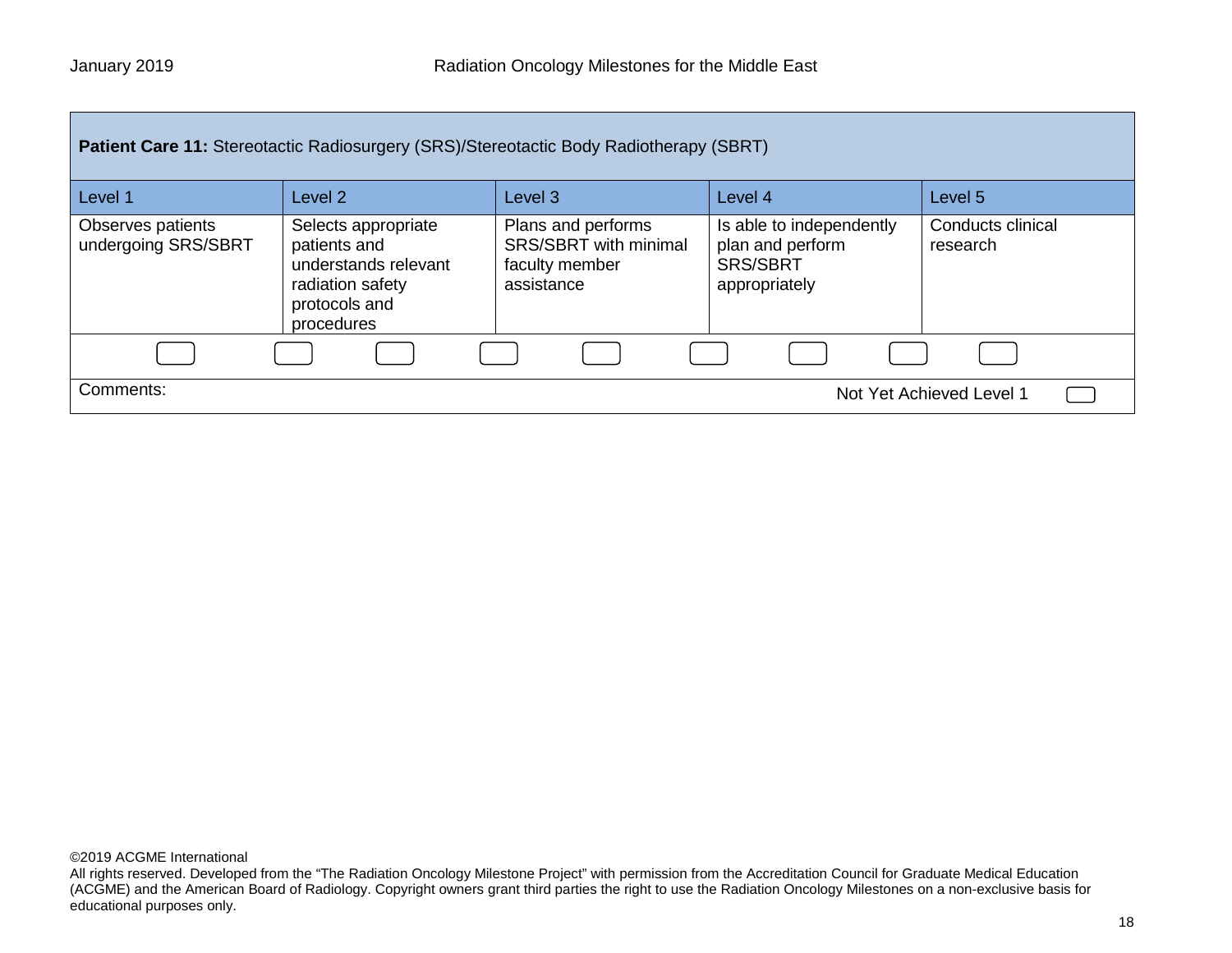| <b>Medical Knowledge 1: Medical Physics</b>                                 |                                                     |                                                                  |                                                                                                    |                                      |
|-----------------------------------------------------------------------------|-----------------------------------------------------|------------------------------------------------------------------|----------------------------------------------------------------------------------------------------|--------------------------------------|
| Level 1                                                                     | Level <sub>2</sub>                                  | Level <sub>3</sub>                                               | Level 4                                                                                            | Level 5                              |
| Recognizes the<br>importance of medical<br>physics in radiation<br>oncology | Understands basic<br>concepts of medical<br>physics | Applies concepts of<br>medical physics to<br>clinical situations | Thoroughly understands<br>medical physics<br>concepts for safe<br>delivery of radiation<br>therapy | Conducts medical<br>physics research |
|                                                                             |                                                     |                                                                  |                                                                                                    |                                      |
| Comments:<br>Not Yet Achieved Level 1                                       |                                                     |                                                                  |                                                                                                    |                                      |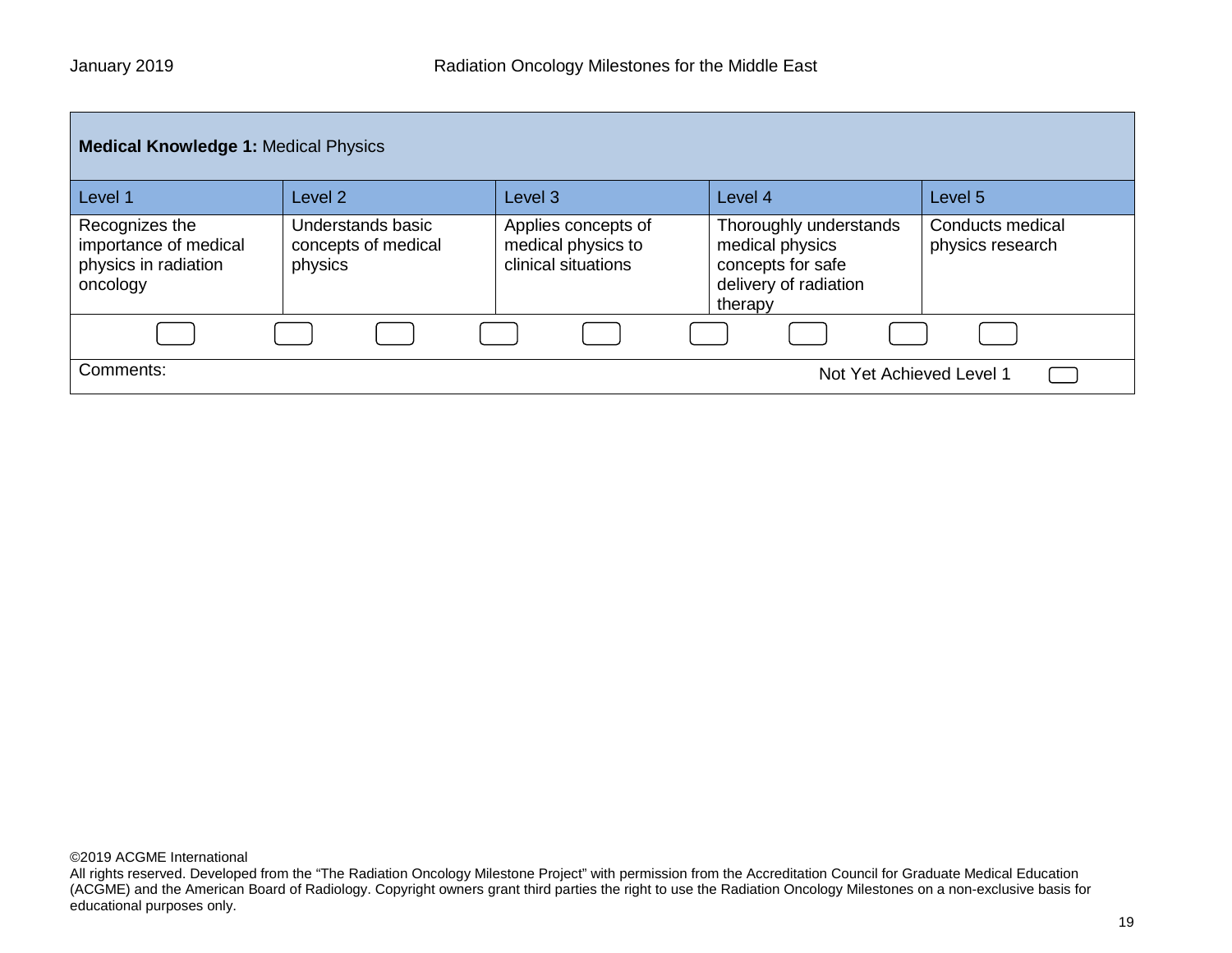| <b>Medical Knowledge 2: Radiation/Cancer Biology</b>                                 |                                                              |                                                                           |                                                                                                             |                                                  |
|--------------------------------------------------------------------------------------|--------------------------------------------------------------|---------------------------------------------------------------------------|-------------------------------------------------------------------------------------------------------------|--------------------------------------------------|
| Level 1                                                                              | Level 2                                                      | Level <sub>3</sub>                                                        | Level 4                                                                                                     | Level 5                                          |
| Recognizes the<br>importance of<br>radiation/cancer biology<br>in radiation oncology | Understands basic<br>concepts of<br>radiation/cancer biology | Applies concepts of<br>radiation/cancer biology<br>to clinical situations | Thoroughly understands<br>radiation/cancer biology<br>concepts for safe<br>delivery of radiation<br>therapy | Performs<br>radiation/cancer biology<br>research |
|                                                                                      |                                                              |                                                                           |                                                                                                             |                                                  |
| Comments:                                                                            |                                                              |                                                                           | Not Yet Achieved Level 1                                                                                    |                                                  |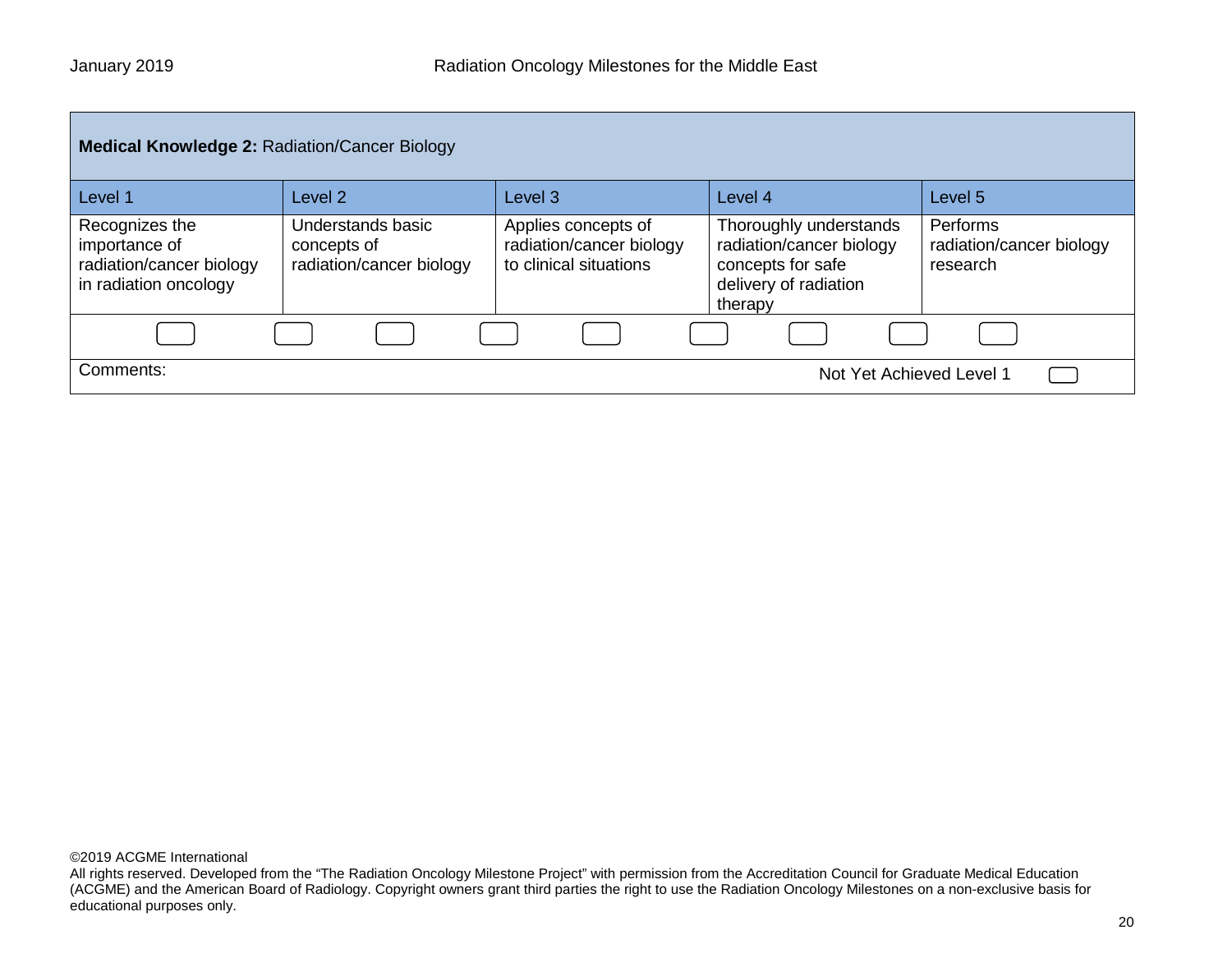Г

| <b>Systems-Based Practice 1: Patient Safety and Quality Improvement</b>                   |                                                                                                                                      |                                                                                                                |                                                                                                                         |                                                                                                                       |
|-------------------------------------------------------------------------------------------|--------------------------------------------------------------------------------------------------------------------------------------|----------------------------------------------------------------------------------------------------------------|-------------------------------------------------------------------------------------------------------------------------|-----------------------------------------------------------------------------------------------------------------------|
| Level 1                                                                                   | Level <sub>2</sub>                                                                                                                   | Level <sub>3</sub>                                                                                             | Level 4                                                                                                                 | Level 5                                                                                                               |
| Demonstrates<br>knowledge of common<br>patient safety events                              | Identifies system factors<br>that lead to patient<br>safety events                                                                   | Participates in analysis<br>of patient safety events<br>(simulated or actual)                                  | Conducts analysis of<br>patient safety events<br>and offers error<br>prevention strategies<br>(simulated or actual)     | Actively engages teams<br>and processes to modify<br>systems to prevent<br>patient safety events                      |
| Demonstrates<br>knowledge of how to<br>report patient safety<br>events                    | Reports patient safety<br>events through<br>institutional reporting<br>systems (simulated or<br>actual)                              | Participates in<br>disclosure of patient<br>safety events to patients<br>and families (simulated<br>or actual) | Discloses patient safety<br>events to patients and<br>families (simulated or<br>actual)                                 | Role models or mentors<br>others in the disclosure<br>of patient safety events                                        |
| Demonstrates<br>knowledge of basic<br>quality improvement<br>methodologies and<br>metrics | Describes local quality<br>improvement initiatives<br>(e.g., community<br>vaccination rate,<br>infection rate, smoking<br>cessation) | Participates in local<br>quality improvement<br>initiatives                                                    | Demonstrates the skills<br>required to identify,<br>develop, implement, and<br>analyze a quality<br>improvement project | Creates, implements,<br>and assesses quality<br>improvement initiatives<br>at the institutional or<br>community level |
|                                                                                           |                                                                                                                                      |                                                                                                                |                                                                                                                         |                                                                                                                       |
| Comments:<br>Not Yet Achieved Level 1                                                     |                                                                                                                                      |                                                                                                                |                                                                                                                         |                                                                                                                       |

©2019 ACGME International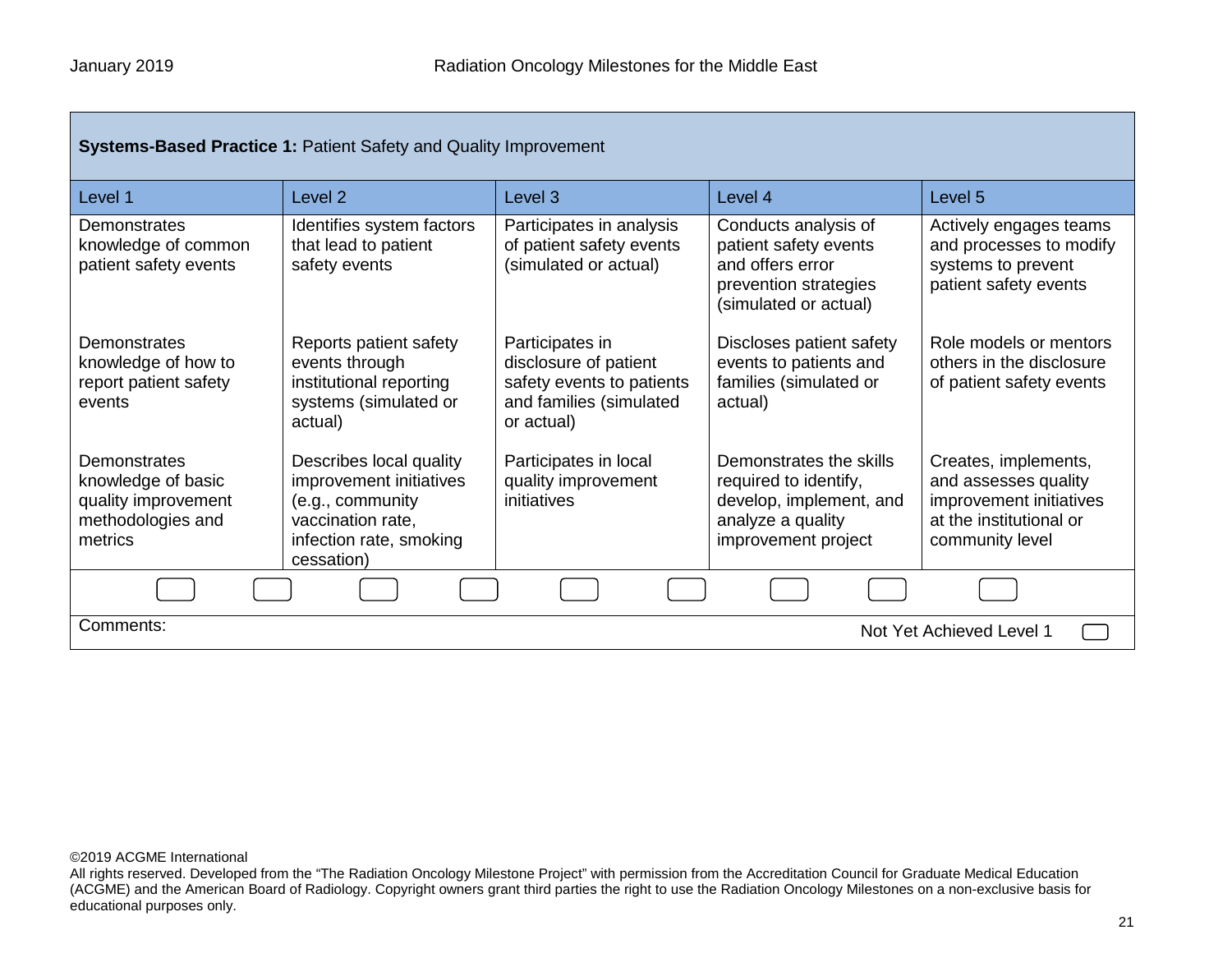Г

| <b>Systems-Based Practice 2: System Navigation for Patient-Centered Care</b>              |                                                                                                                                       |                                                                                                                                         |                                                                                                                                                                                   |                                                                                                                                    |
|-------------------------------------------------------------------------------------------|---------------------------------------------------------------------------------------------------------------------------------------|-----------------------------------------------------------------------------------------------------------------------------------------|-----------------------------------------------------------------------------------------------------------------------------------------------------------------------------------|------------------------------------------------------------------------------------------------------------------------------------|
| Level 1                                                                                   | Level <sub>2</sub>                                                                                                                    | Level <sub>3</sub>                                                                                                                      | Level 4                                                                                                                                                                           | Level 5                                                                                                                            |
| Demonstrates<br>knowledge of care<br>coordination                                         | Coordinates care of<br>patients in routine<br>clinical situations<br>effectively using the<br>roles of the<br>interprofessional teams | Coordinates care of<br>patients in complex<br>clinical situations<br>effectively using the<br>roles of their<br>interprofessional teams | Role models effective<br>coordination of patient-<br>centered care among<br>different disciplines and<br>specialties                                                              | Analyzes the process of<br>care coordination and<br>leads in the design and<br>implementation of<br>improvements                   |
| Identifies key elements<br>for safe and effective<br>transitions of care and<br>hand-offs | Performs safe and<br>effective transitions of<br>care/hand-offs in routine<br>clinical situations                                     | Performs safe and<br>effective transitions of<br>care/hand-offs in<br>complex clinical<br>situations                                    | Role models and<br>advocates for safe and<br>effective transitions of<br>care/hand-offs within<br>and across health care<br>delivery systems,<br>including outpatient<br>settings | Improves quality of<br>transitions of care<br>within and across health<br>care delivery systems to<br>optimize patient<br>outcomes |
| Demonstrates<br>knowledge of population<br>and community health<br>needs and disparities  | Identifies specific<br>population and<br>community health needs<br>and inequities for their<br>local population                       | Uses local resources<br>effectively to meet the<br>needs of a patient<br>population and<br>community                                    | Participates in changing<br>and adapting practice to<br>provide for the needs of<br>specific populations                                                                          | Leads innovations and<br>advocates for<br>populations and<br>communities with health<br>care inequities                            |
|                                                                                           |                                                                                                                                       |                                                                                                                                         |                                                                                                                                                                                   |                                                                                                                                    |
| Comments:<br>Not Yet Achieved Level 1                                                     |                                                                                                                                       |                                                                                                                                         |                                                                                                                                                                                   |                                                                                                                                    |

©2019 ACGME International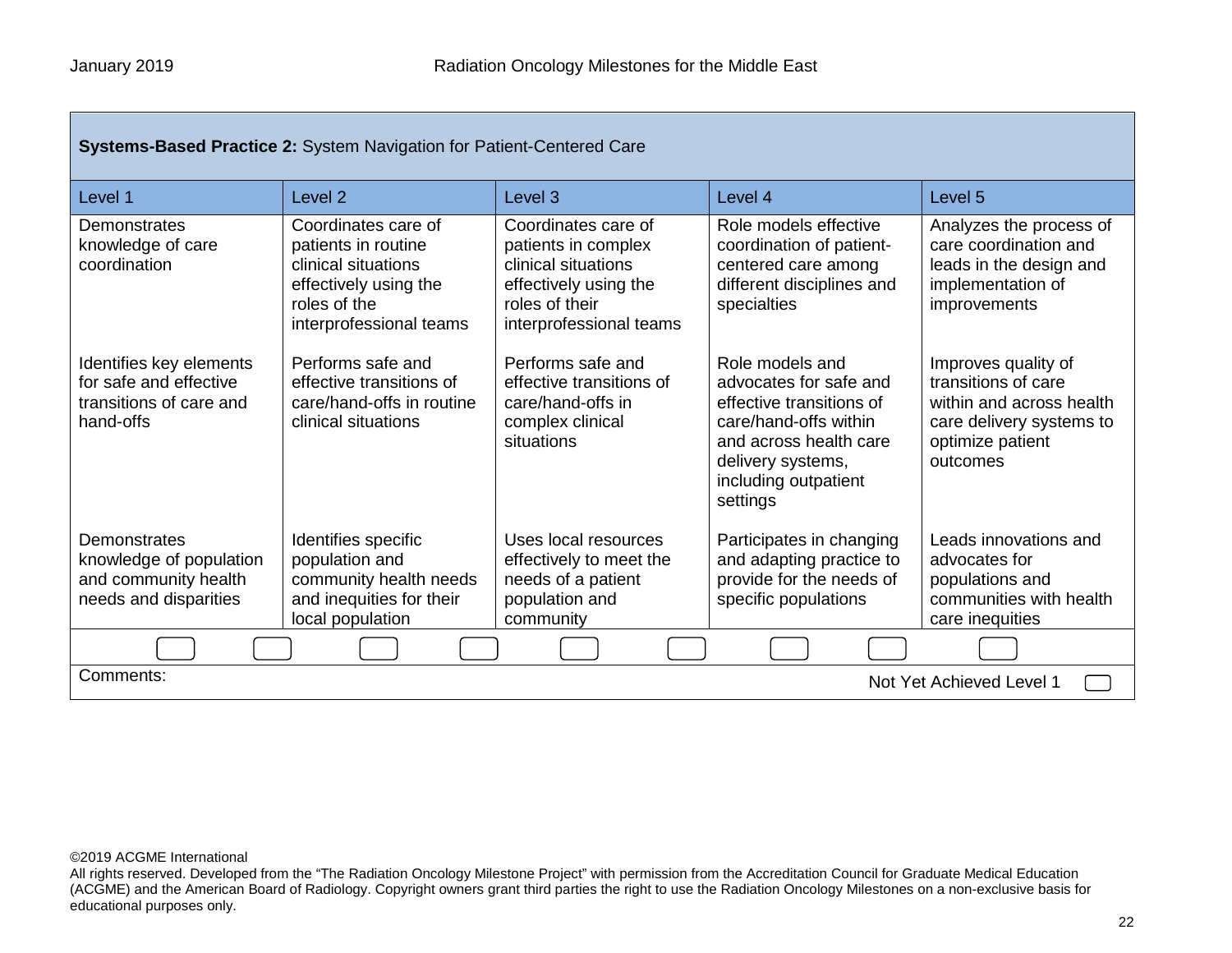| <b>Systems-Based Practice 3: Physician Role in Health Care Systems</b>                                                                            |                                                                                                                                     |                                                                                                                                                                         |                                                                                                                                                                        |                                                                                                                        |
|---------------------------------------------------------------------------------------------------------------------------------------------------|-------------------------------------------------------------------------------------------------------------------------------------|-------------------------------------------------------------------------------------------------------------------------------------------------------------------------|------------------------------------------------------------------------------------------------------------------------------------------------------------------------|------------------------------------------------------------------------------------------------------------------------|
| Level 1                                                                                                                                           | Level <sub>2</sub>                                                                                                                  | Level <sub>3</sub>                                                                                                                                                      | Level 4                                                                                                                                                                | Level 5                                                                                                                |
| Identifies components of<br>the complex health care<br>system                                                                                     | Describes the<br>physician's role and<br>how the interrelated<br>components of complex<br>health care system<br>impact patient care | Analyzes how personal<br>practice affects the<br>system (e.g., length of<br>stay, readmission rates,<br>clinical efficiency)                                            | Manages the<br>interrelated components<br>of the complex health<br>care systems for<br>efficient and effective<br>patient care                                         | Advocates for or leads<br>change to enhance<br>systems for high-value,<br>efficient, and effective<br>patient care     |
| Describes basic health<br>payment systems,<br>including government,<br>private, public, and<br>uninsured care and<br>different practice<br>models | Delivers care informed<br>by patient specific<br>payment model                                                                      | Uses shared decision<br>making in patient care,<br>taking into consideration<br>payment models                                                                          | Advocates for patient<br>care understanding the<br>limitations of each<br>patient's payment model<br>(e.g., community<br>resources, patient<br>assistance resources)   | Participates in advocacy<br>activities for health<br>policy to better align<br>payment systems with<br>high-value care |
|                                                                                                                                                   |                                                                                                                                     | Identifies resources and<br>effectively plans for<br>transition to practice<br>(e.g., information<br>technology, legal, billing<br>and coding, financial,<br>personnel) | Describes basic<br>elements needed to<br>transition to practice<br>(e.g., contract<br>negotiations,<br>malpractice insurance,<br>government regulation,<br>compliance) |                                                                                                                        |
|                                                                                                                                                   |                                                                                                                                     |                                                                                                                                                                         |                                                                                                                                                                        |                                                                                                                        |
| Comments:<br>Not Yet Achieved Level 1                                                                                                             |                                                                                                                                     |                                                                                                                                                                         |                                                                                                                                                                        |                                                                                                                        |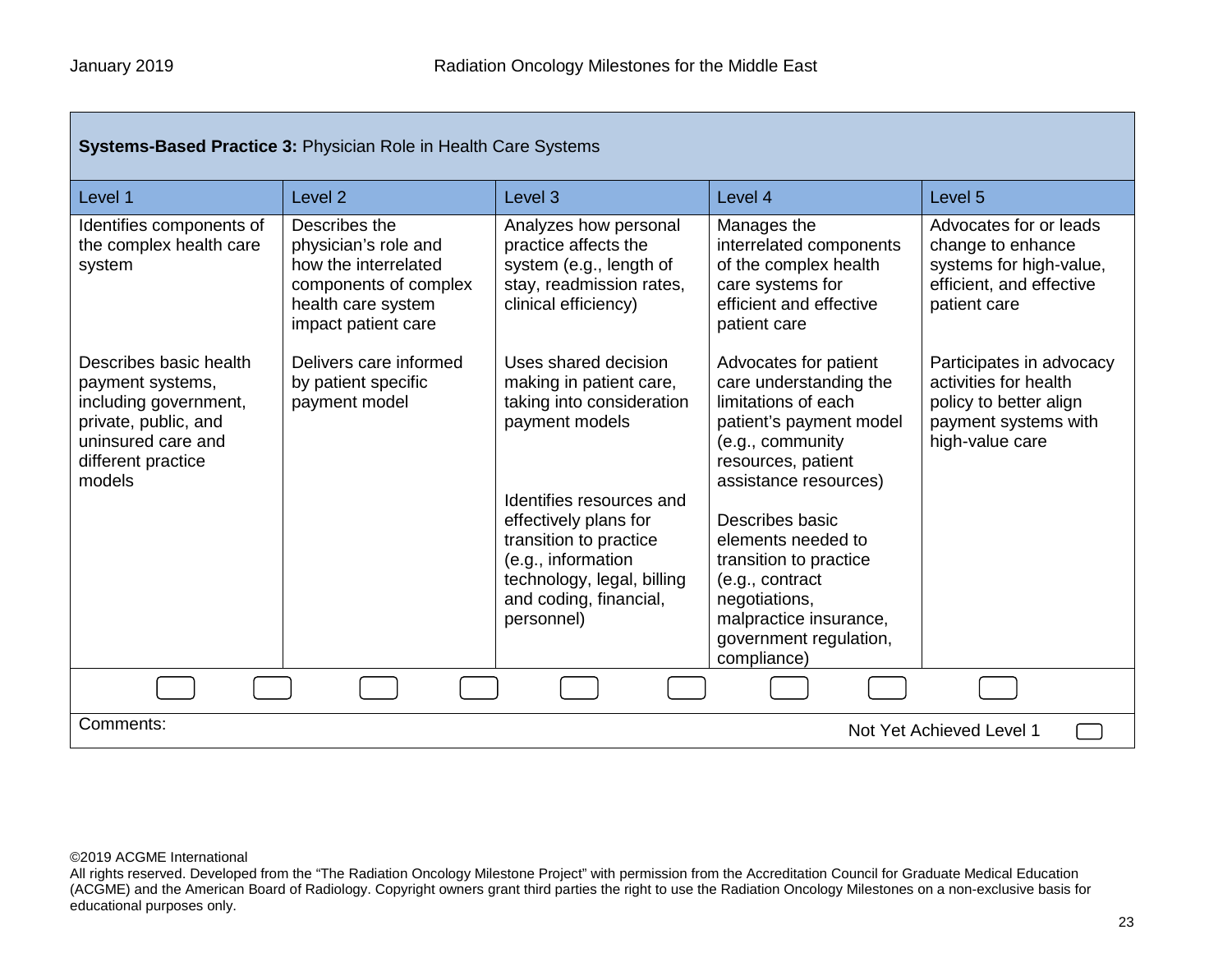| Practice-Based Learning and Improvement 1: Evidence-Based and Informed Practice                                                                                |                                                                                                                             |                                                                                                                                     |                                                                                                                                                                     |                                                                                                                                                       |
|----------------------------------------------------------------------------------------------------------------------------------------------------------------|-----------------------------------------------------------------------------------------------------------------------------|-------------------------------------------------------------------------------------------------------------------------------------|---------------------------------------------------------------------------------------------------------------------------------------------------------------------|-------------------------------------------------------------------------------------------------------------------------------------------------------|
| Level 1                                                                                                                                                        | Level 2                                                                                                                     | Level 3                                                                                                                             | Level 4                                                                                                                                                             | Level 5                                                                                                                                               |
| Demonstrates how to<br>access and use<br>available evidence, and<br>incorporate patient<br>preferences and values<br>in order to care for a<br>routine patient | Articulates clinical<br>questions and elicits<br>patient preferences and<br>values in order to guide<br>evidence-based care | Locates and applies the<br>best available<br>evidence, integrated<br>with patient preference,<br>to the care of complex<br>patients | Critically appraises and<br>applies evidence even<br>in the face of uncertainty<br>and conflicting evidence<br>to guide care, tailored to<br>the individual patient | Coaches others to<br>critically appraise and<br>apply evidence for<br>complex patients, and/or<br>participates in the<br>development of<br>guidelines |
|                                                                                                                                                                |                                                                                                                             |                                                                                                                                     |                                                                                                                                                                     |                                                                                                                                                       |
| Comments:                                                                                                                                                      |                                                                                                                             |                                                                                                                                     |                                                                                                                                                                     | Not Yet Achieved Level 1                                                                                                                              |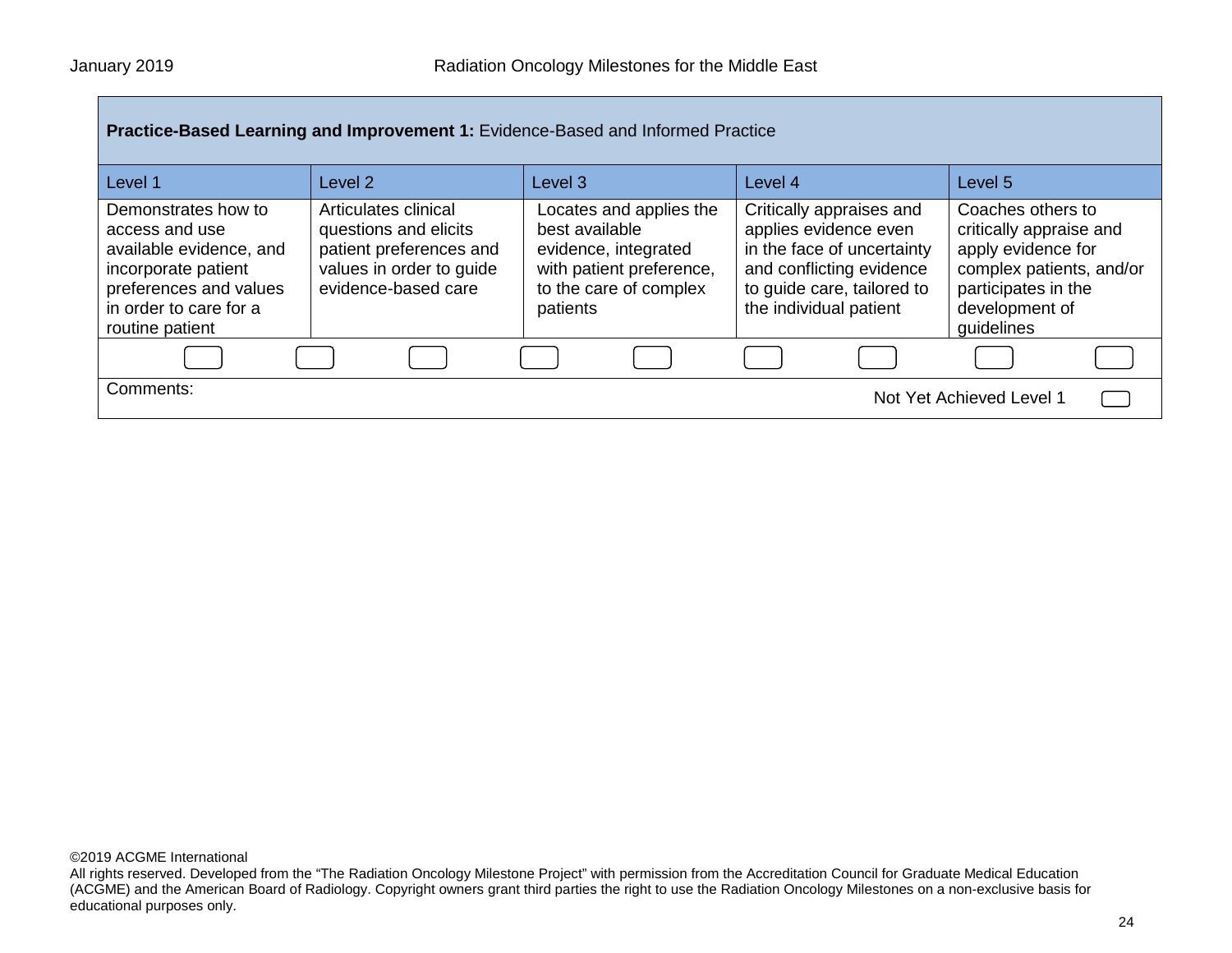| Practice-Based Learning and Improvement 2: Reflective Practice and Commitment to Personal Growth      |                                                                                                                        |                                                                                                                                            |                                                                                                                                      |                                                                                            |
|-------------------------------------------------------------------------------------------------------|------------------------------------------------------------------------------------------------------------------------|--------------------------------------------------------------------------------------------------------------------------------------------|--------------------------------------------------------------------------------------------------------------------------------------|--------------------------------------------------------------------------------------------|
| Level 1                                                                                               | Level <sub>2</sub>                                                                                                     | Level 3                                                                                                                                    | Level 4                                                                                                                              | Level 5                                                                                    |
| Accepts responsibility<br>for personal and<br>professional<br>development by<br>establishing goals    | Demonstrates openness<br>to performance data<br>(feedback and other<br>input) in order to inform<br>goals              | Seeks performance data<br>episodically, with<br>adaptability and humility                                                                  | Intentionally seeks<br>performance data<br>consistently, with<br>adaptability and humility                                           | Role models<br>consistently seeking<br>performance data, with<br>adaptability and humility |
| Identifies the factors that<br>contribute to gap(s)<br>between expectations<br>and actual performance | Analyzes and reflects on<br>the factors that<br>contribute to gap(s)<br>between expectations<br>and actual performance | Analyzes, reflects on,<br>and institutes behavioral<br>change(s) to narrow the<br>gap(s) between<br>expectations and actual<br>performance | Challenges assumptions<br>and considers<br>alternatives in narrowing<br>the gap(s) between<br>expectations and actual<br>performance | Coaches others on<br>reflective practice                                                   |
| <b>Actively seeks</b><br>opportunities to improve                                                     | Designs and<br>implements a learning<br>plan, with prompting                                                           | Independently creates<br>and implements a<br>learning plan                                                                                 | Uses performance data<br>to measure the<br>effectiveness of the<br>learning plan and, when<br>necessary, improves it                 | Facilitates the design<br>and implementation of<br>learning plans for others               |
|                                                                                                       |                                                                                                                        |                                                                                                                                            |                                                                                                                                      |                                                                                            |
| Comments:<br>Not Yet Achieved Level 1                                                                 |                                                                                                                        |                                                                                                                                            |                                                                                                                                      |                                                                                            |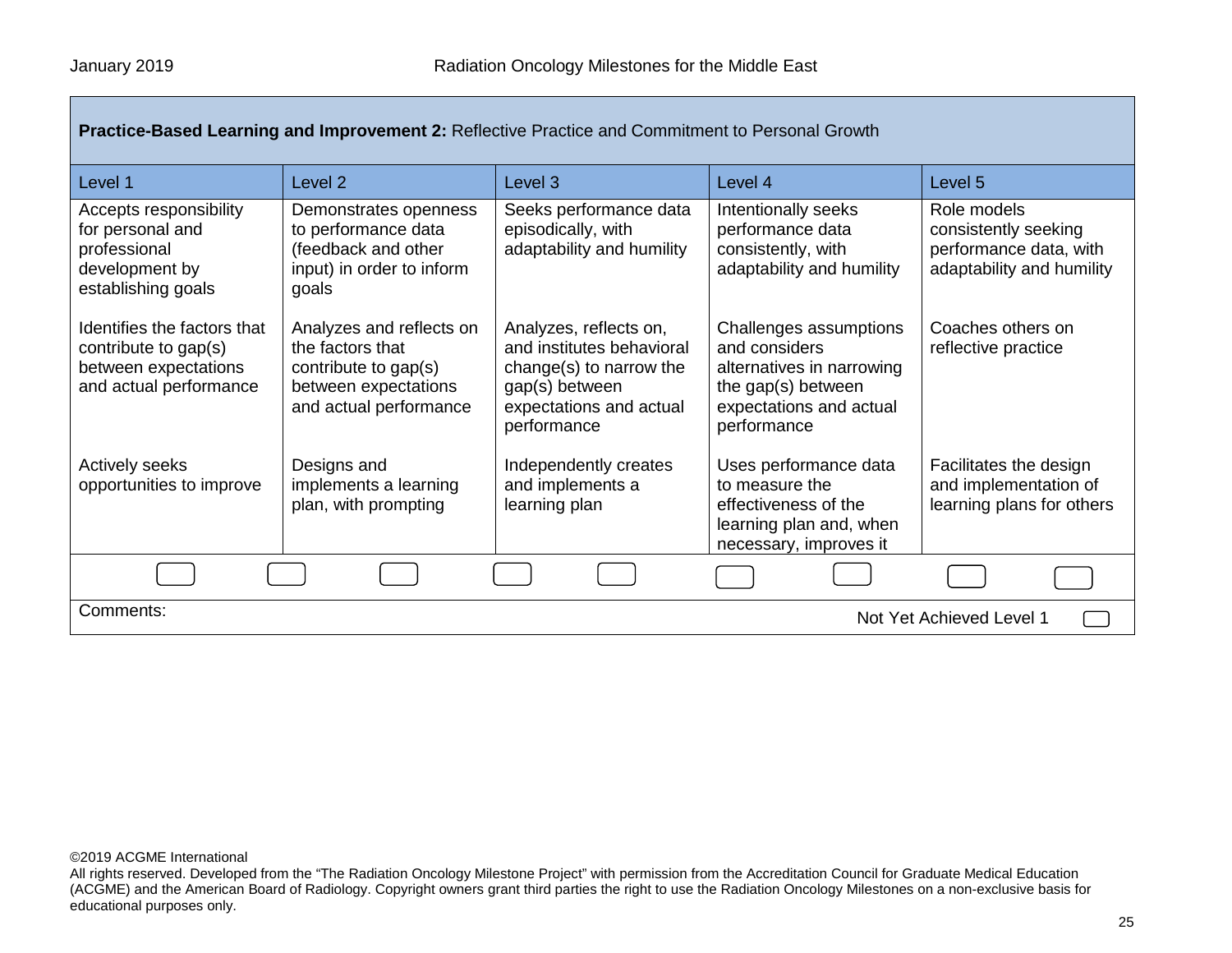| <b>Professionalism 1: Professional Behavior and Ethical Principles</b>                                                                                                                                                                          |                                                                             |                                                                                            |                                                                                                                                                                                                             |                                                                                                                                           |
|-------------------------------------------------------------------------------------------------------------------------------------------------------------------------------------------------------------------------------------------------|-----------------------------------------------------------------------------|--------------------------------------------------------------------------------------------|-------------------------------------------------------------------------------------------------------------------------------------------------------------------------------------------------------------|-------------------------------------------------------------------------------------------------------------------------------------------|
| Level 1                                                                                                                                                                                                                                         | Level <sub>2</sub>                                                          | Level <sub>3</sub>                                                                         | Level 4                                                                                                                                                                                                     | Level <sub>5</sub>                                                                                                                        |
| Identifies and describes<br>potential triggers for<br>professionalism lapses                                                                                                                                                                    | Demonstrates insight into<br>professional behavior in<br>routine situations | Demonstrates<br>professional behavior in<br>complex or stressful<br>situations             | Recognizes situations<br>that may trigger<br>professionalism lapses<br>and intervenes to prevent<br>lapses in self and others                                                                               | Coaches others when<br>their behavior fails to<br>meet professional<br>expectations                                                       |
| Describes when and how<br>to appropriately report<br>professionalism lapses,<br>including strategies for<br>addressing common<br>barriers                                                                                                       | Takes responsibility for<br>own professionalism<br>lapses                   | Analyzes complex<br>situations using ethical<br>principles                                 | Recognizes and uses<br>appropriate resources for<br>managing and resolving<br>ethical dilemmas as<br>needed (e.g., ethics<br>consultations, literature<br>review, risk<br>management/legal<br>consultation) | Identifies and seeks to<br>address system-level<br>factors that induce or<br>exacerbate ethical<br>problems or impede their<br>resolution |
| Demonstrates knowledge<br>of the ethical principles<br>underlying informed<br>consent, surrogate<br>decision making,<br>advance directives,<br>confidentiality, error<br>disclosure, stewardship<br>of limited resources, and<br>related topics | Analyzes straightforward<br>situations using ethical<br>principles          | Recognizes need to seek<br>help in managing and<br>resolving complex ethical<br>situations |                                                                                                                                                                                                             |                                                                                                                                           |
|                                                                                                                                                                                                                                                 |                                                                             |                                                                                            |                                                                                                                                                                                                             |                                                                                                                                           |
| Comments:<br>Not Yet Achieved Level 1                                                                                                                                                                                                           |                                                                             |                                                                                            |                                                                                                                                                                                                             |                                                                                                                                           |

All rights reserved. Developed from the "The Radiation Oncology Milestone Project" with permission from the Accreditation Council for Graduate Medical Education (ACGME) and the American Board of Radiology. Copyright owners grant third parties the right to use the Radiation Oncology Milestones on a non-exclusive basis for educational purposes only.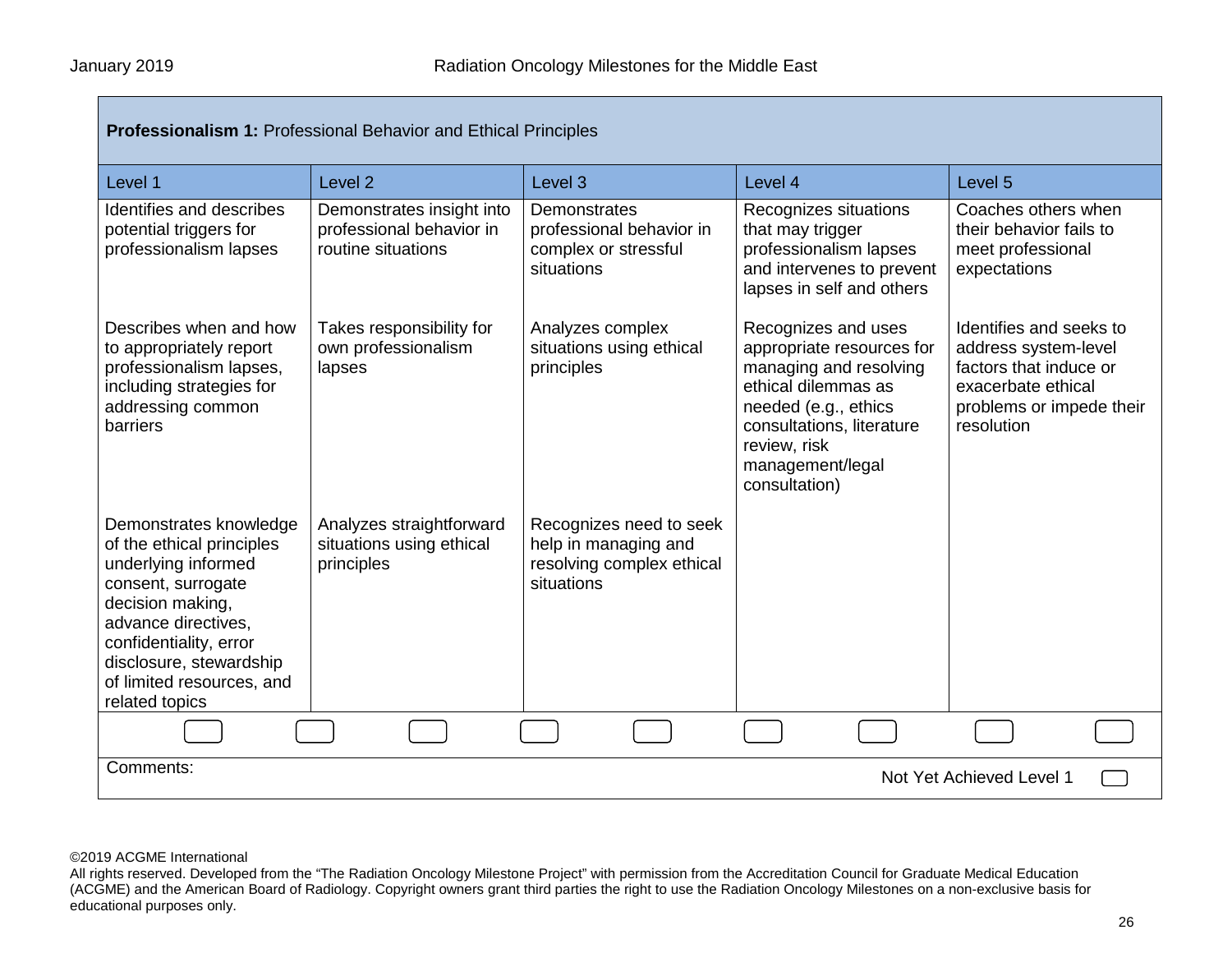| <b>Professionalism 2: Accountability/Conscientiousness</b>                                                                                                                                                          |                                                                                                                                  |                                                                                                                                               |                                                                                                                             |                                       |
|---------------------------------------------------------------------------------------------------------------------------------------------------------------------------------------------------------------------|----------------------------------------------------------------------------------------------------------------------------------|-----------------------------------------------------------------------------------------------------------------------------------------------|-----------------------------------------------------------------------------------------------------------------------------|---------------------------------------|
| Level 1                                                                                                                                                                                                             | Level 2                                                                                                                          | Level 3                                                                                                                                       | Level 4                                                                                                                     | Level 5                               |
| Takes responsibility for<br>failure to complete tasks<br>and responsibilities,<br>identifies potential<br>contributing factors, and<br>describes strategies for<br>ensuring timely task<br>completion in the future | Performs tasks and<br>responsibilities in a<br>timely manner with<br>appropriate attention to<br>detail in routine<br>situations | Performs tasks and<br>responsibilities in a<br>timely manner with<br>appropriate attention to<br>detail in complex or<br>stressful situations | Recognizes situations<br>that may impact others'<br>ability to complete tasks<br>and responsibilities in a<br>timely manner | Takes ownership of<br>system outcomes |
| Responds promptly to<br>requests or reminders to<br>complete tasks and<br>responsibilities                                                                                                                          | Recognizes situations<br>that may impact own<br>ability to complete tasks<br>and responsibilities in a<br>timely manner          | Proactively implements<br>strategies to ensure that<br>the needs of patients,<br>teams, and systems are<br>met                                |                                                                                                                             |                                       |
|                                                                                                                                                                                                                     |                                                                                                                                  |                                                                                                                                               |                                                                                                                             |                                       |
| Comments:<br>Not Yet Achieved Level 1                                                                                                                                                                               |                                                                                                                                  |                                                                                                                                               |                                                                                                                             |                                       |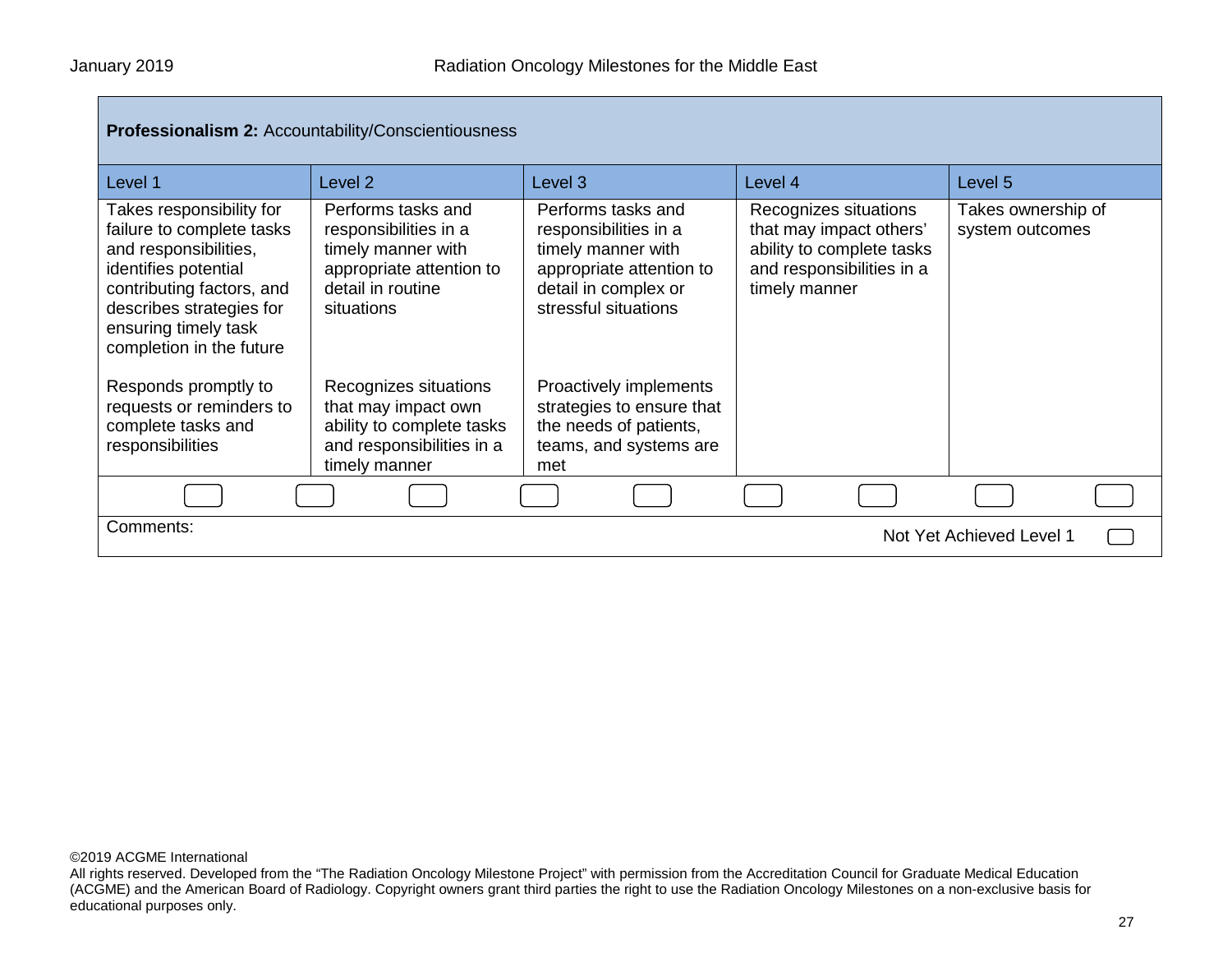| Professionalism 3: Self-Awareness and Help-Seeking                                  |                                                                                  |                                                                                                                        |                                                                                                                  |                                                                                                                                 |
|-------------------------------------------------------------------------------------|----------------------------------------------------------------------------------|------------------------------------------------------------------------------------------------------------------------|------------------------------------------------------------------------------------------------------------------|---------------------------------------------------------------------------------------------------------------------------------|
| Level 1                                                                             | Level 2                                                                          | Level 3                                                                                                                | Level 4                                                                                                          | Level 5                                                                                                                         |
| Recognizes status of<br>personal and<br>professional well-being,<br>with assistance | Independently<br>recognizes status of<br>personal and<br>professional well-being | With assistance,<br>proposes a plan to<br>optimize personal and<br>professional well-being                             | Independently develops<br>a plan to optimize<br>personal and<br>professional well-being                          | Coaches others when<br>emotional responses or<br>limitations in<br>knowledge/skills do not<br>meet professional<br>expectations |
| Recognizes limits in the<br>knowledge/skills of self<br>or team, with assistance    | Independently<br>recognizes limits in the<br>knowledge/skills of self<br>or team | With assistance,<br>proposes a plan to<br>remediate or improve<br>limits in the<br>knowledge/skills of self<br>or team | Independently develops<br>a plan to remediate or<br>improve limits in the<br>knowledge/skills of self<br>or team |                                                                                                                                 |
|                                                                                     | Demonstrates<br>appropriate help-seeking<br>behaviors                            |                                                                                                                        |                                                                                                                  |                                                                                                                                 |
|                                                                                     |                                                                                  |                                                                                                                        |                                                                                                                  |                                                                                                                                 |
| Comments:<br>Not Yet Achieved Level 1                                               |                                                                                  |                                                                                                                        |                                                                                                                  |                                                                                                                                 |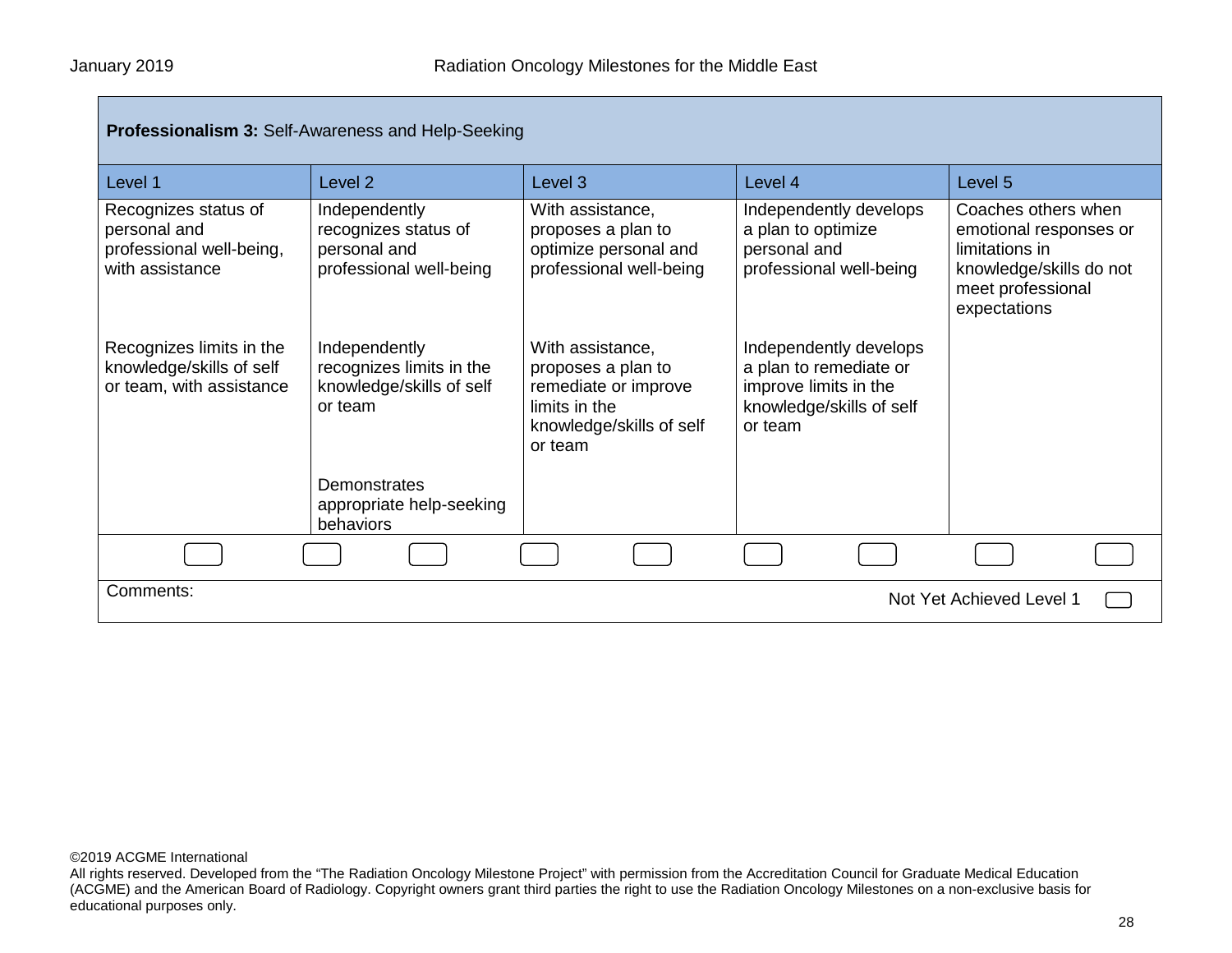Г

| Interpersonal and Communication Skills 1: Patient- and Family-Centered Communication                                                                                                             |                                                                                                                                                                                                                            |                                                                                                                                                                                                      |                                                                                                                                                                               |                                                                                                                                                |  |  |  |
|--------------------------------------------------------------------------------------------------------------------------------------------------------------------------------------------------|----------------------------------------------------------------------------------------------------------------------------------------------------------------------------------------------------------------------------|------------------------------------------------------------------------------------------------------------------------------------------------------------------------------------------------------|-------------------------------------------------------------------------------------------------------------------------------------------------------------------------------|------------------------------------------------------------------------------------------------------------------------------------------------|--|--|--|
| Level 1                                                                                                                                                                                          | Level <sub>2</sub>                                                                                                                                                                                                         | Level <sub>3</sub>                                                                                                                                                                                   | Level 4                                                                                                                                                                       | Level 5                                                                                                                                        |  |  |  |
| Uses language and non-<br>verbal behavior to<br>demonstrate respect<br>and establish rapport                                                                                                     | Establishes a<br>therapeutic relationship<br>in straightforward<br>encounters using active<br>listening and clear<br>language                                                                                              | Establishes a<br>therapeutic relationship<br>in challenging patient<br>encounters                                                                                                                    | Easily establishes<br>therapeutic<br>relationships, with<br>attention to<br>patient/family concerns<br>and context, regardless<br>of complexity                               | Mentors others in<br>situational awareness<br>and critical self-reflection<br>to consistently develop<br>positive therapeutic<br>relationships |  |  |  |
| Identifies common<br>barriers to effective<br>communication (e.g.,<br>language, disability)<br>while accurately<br>communicating own role<br>within the health care<br>system                    | Identifies complex<br>barriers to effective<br>communication (e.g.,<br>health literacy, cultural)                                                                                                                          | When prompted, reflects<br>on personal biases while<br>attempting to minimize<br>communication barriers                                                                                              | Independently<br>recognizes personal<br>biases while attempting<br>to proactively minimize<br>communication barriers                                                          | Role models self-<br>awareness practice<br>while identifying<br>teaching a contextual<br>approach to minimize<br>communication barriers        |  |  |  |
| Identifies the need to<br>adjust communication<br>strategies based on<br>assessment of<br>patient/family<br>expectations and<br>understanding of their<br>health status and<br>treatment options | Organizes and initiates<br>communication with<br>patients/families by<br>introducing<br>stakeholders, setting the<br>agenda, clarifying<br>expectations, and<br>verifying an<br>understanding of the<br>clinical situation | With guidance,<br>sensitively and<br>compassionately<br>delivers medical<br>information; elicits<br>patient/family values,<br>goals and preferences;<br>and acknowledges<br>uncertainty and conflict | Independently uses<br>shared decision making<br>to align patient/family<br>values, goals, and<br>preferences with<br>treatment options to<br>make a personalized<br>care plan | Role models shared<br>decision making in<br>patient/family<br>communication in<br>situations with a high<br>degree of<br>uncertainty/conflict  |  |  |  |
|                                                                                                                                                                                                  |                                                                                                                                                                                                                            |                                                                                                                                                                                                      |                                                                                                                                                                               |                                                                                                                                                |  |  |  |
| Comments:<br>Not Yet Achieved Level 1                                                                                                                                                            |                                                                                                                                                                                                                            |                                                                                                                                                                                                      |                                                                                                                                                                               |                                                                                                                                                |  |  |  |

©2019 ACGME International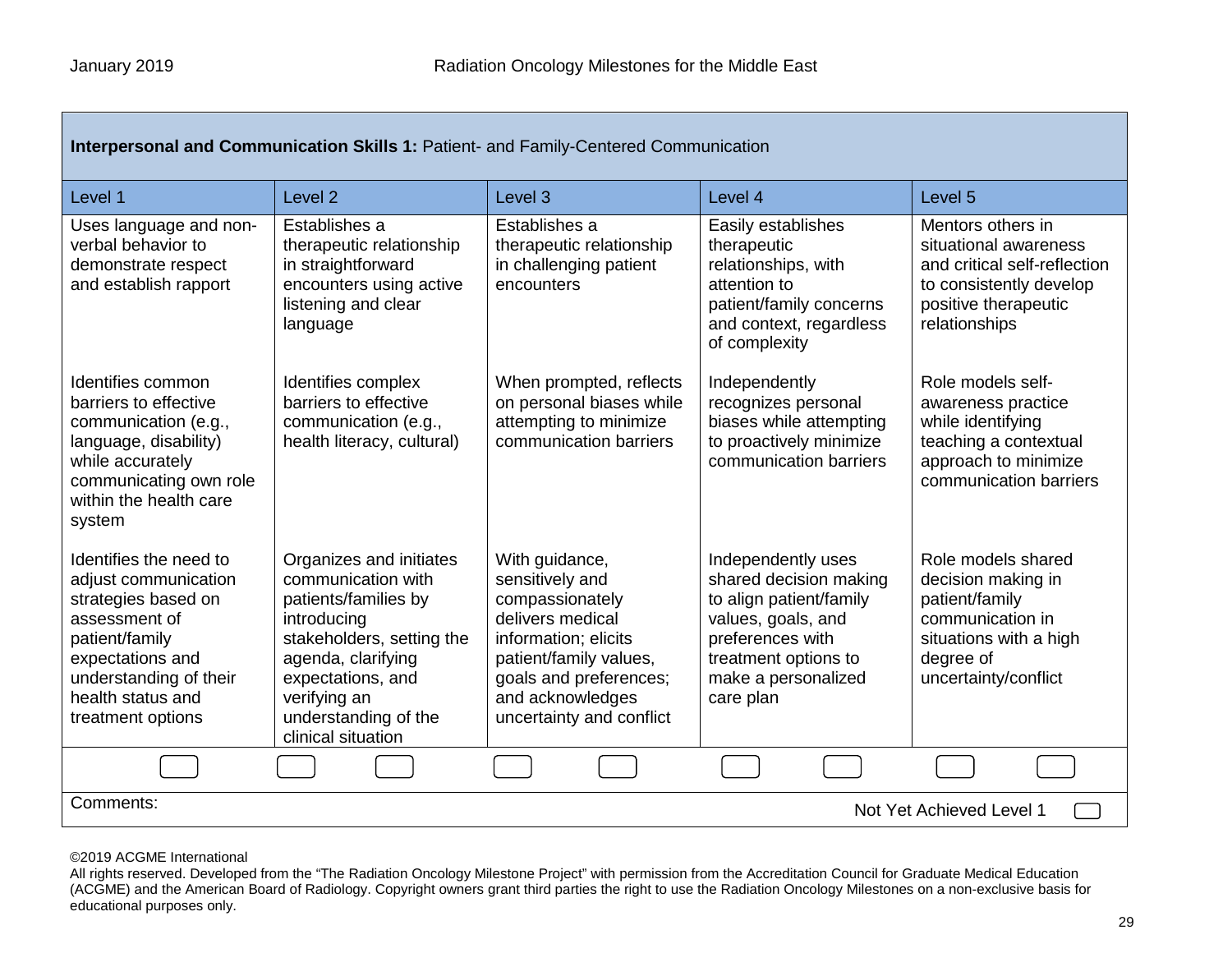| Interpersonal and Communication Skills 2: Interprofessional and Team Communication |                                                                                 |                                                                              |                                                                                                                 |                                                                                                                                                    |  |  |
|------------------------------------------------------------------------------------|---------------------------------------------------------------------------------|------------------------------------------------------------------------------|-----------------------------------------------------------------------------------------------------------------|----------------------------------------------------------------------------------------------------------------------------------------------------|--|--|
| Level 1                                                                            | Level <sub>2</sub>                                                              | Level <sub>3</sub>                                                           | Level 4                                                                                                         | Level <sub>5</sub>                                                                                                                                 |  |  |
| Respectfully requests a<br>consultation                                            | Clearly and concisely<br>requests a consultation                                | Checks own<br>understanding of<br>consultant<br>recommendations              | Coordinates<br>recommendations from<br>different members of the<br>health care team to<br>optimize patient care | Role models flexible<br>communication<br>strategies that value<br>input from all health<br>care team members,<br>resolving conflict when<br>needed |  |  |
| Respectfully receives a<br>consultation request                                    | Clearly and concisely<br>responds to a<br>consultation request                  | Checks understanding<br>of recommendations<br>when providing<br>consultation | Communicates<br>feedback and<br>constructive criticism to<br>superiors                                          | Facilitates regular health<br>care team-based<br>feedback in complex<br>situations                                                                 |  |  |
| Uses language that<br>values all members of<br>the health care team                | Communicates<br>information effectively<br>with all health care team<br>members | Uses active listening to<br>adapt communication<br>style to fit team needs   |                                                                                                                 |                                                                                                                                                    |  |  |
|                                                                                    | Solicits feedback on<br>performance as a<br>member of the health<br>care team   | Communicates concerns<br>and provides feedback<br>to peers and learners      |                                                                                                                 |                                                                                                                                                    |  |  |
|                                                                                    |                                                                                 |                                                                              |                                                                                                                 |                                                                                                                                                    |  |  |
| Comments:<br>Not Yet Achieved Level 1                                              |                                                                                 |                                                                              |                                                                                                                 |                                                                                                                                                    |  |  |